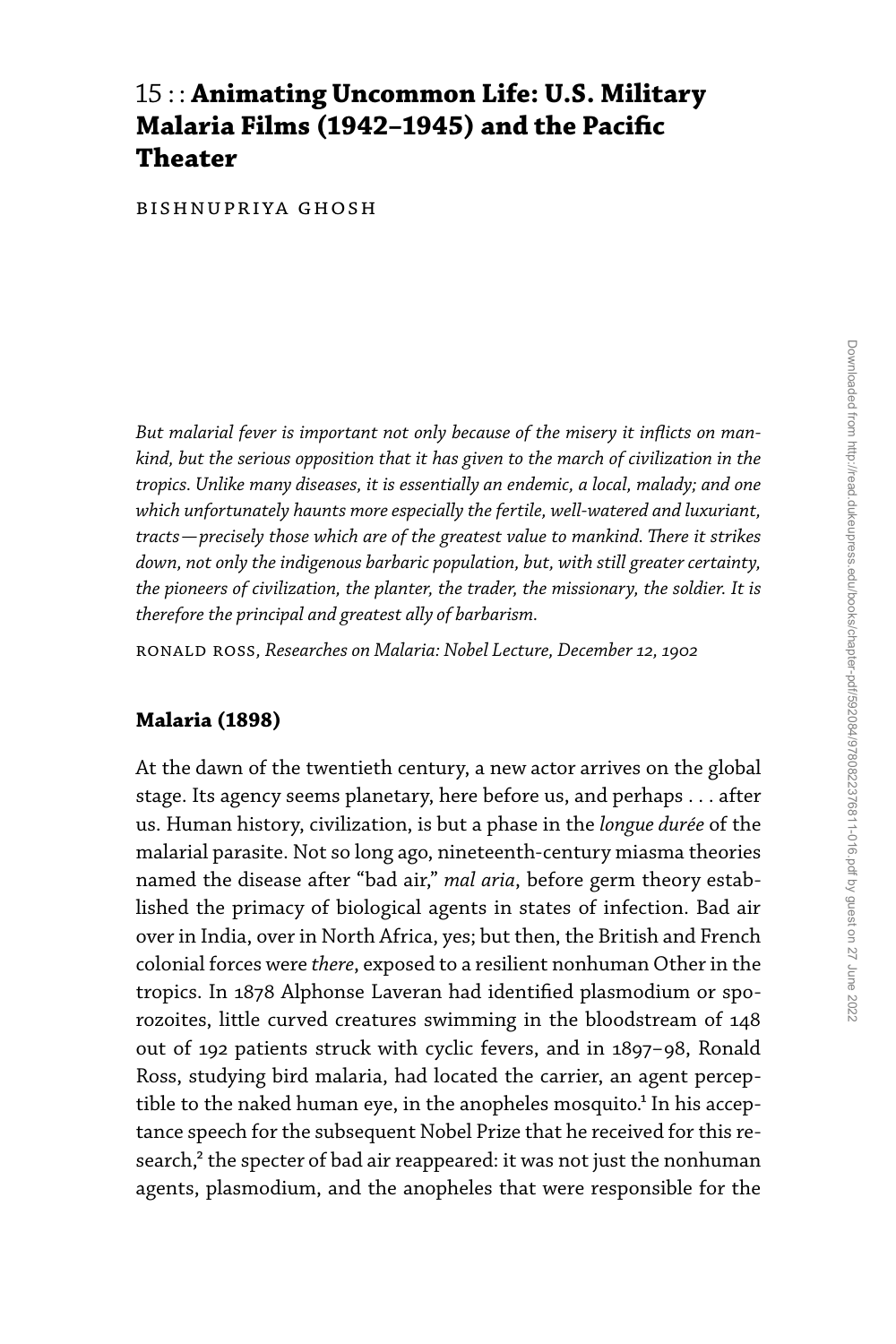

Figure 15.1 The first animated mosquito. Frame from *How a Mosquito Operates* (1912). Courtesy of Winsor McCay.

disease, but water, lush vegetation trapping water, humid air, the dim cool of the twilight—in fact, all of nature *over there* in malarial climes. Hence, the scale on which Ross articulates malarial infection astonishes: a planet where humans, the nineteenth-century premiere agents of history, find themselves in an agonistic struggle with nonhuman microbial life, "uncommon" in the sense of life forms antithetical to human survival.<sup>3</sup>

## **Animating Anopheles (1912)**

A giant mosquito wearing a top hat flies through the open window. The outside infiltrates a domestic space suddenly vulnerable to tiny intruders. Casting knowing glances at the audience the anopheles feasts until he explodes. So goes the transformation of the mosquito, the nonhuman enemy par excellence in Winsor McCay's six-minute line-drawn animation *How a Mosquito Operates* (1912) (see figure 15.1).<sup>4</sup> A first in reverse animation (running the animated sketches backward in the latter part of the film), the film preceded McCay's better-known featurelength animation *Gertie the Dinosaur*, placing the mosquito within an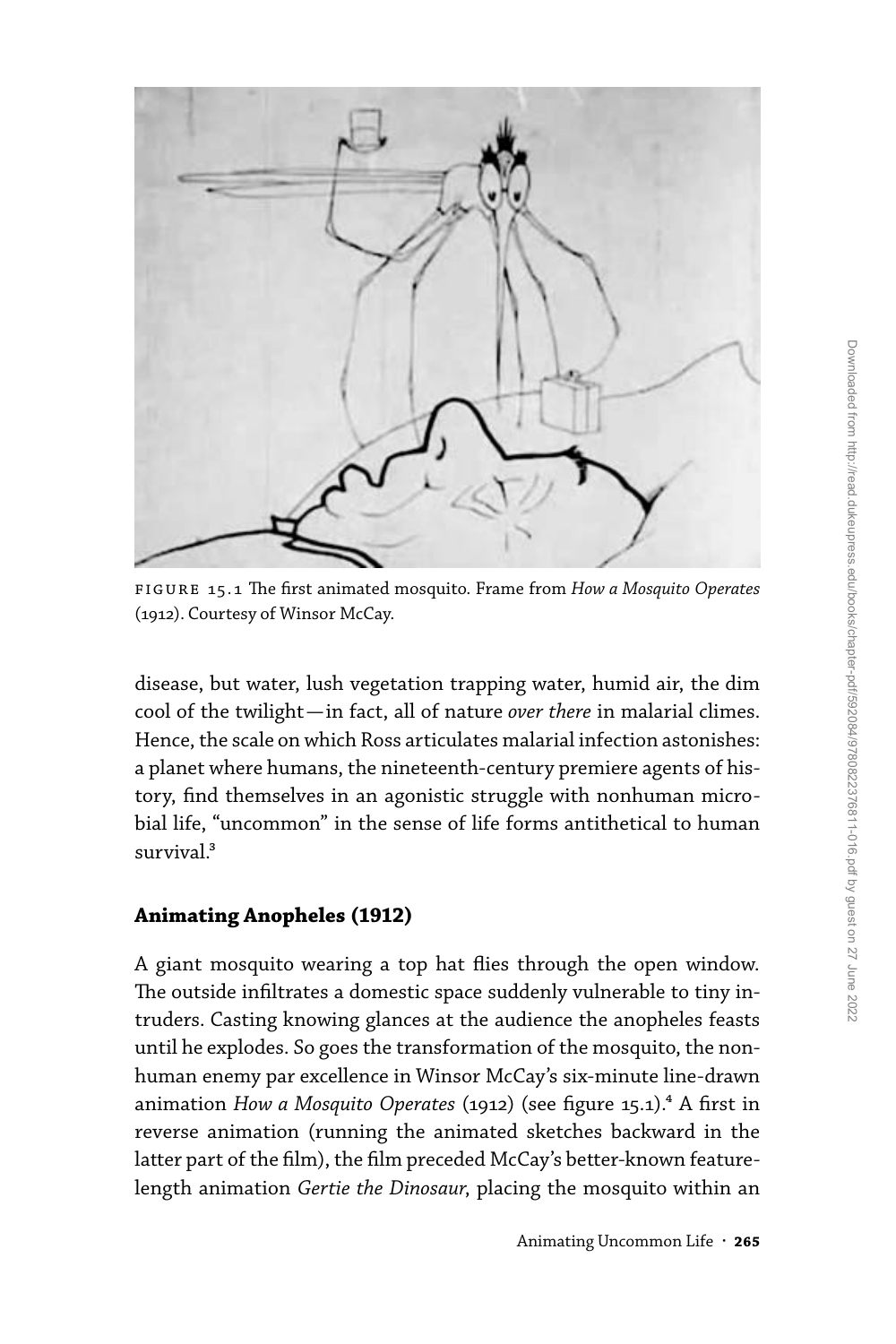iconography of marvelous creatures—dinosaurs, certainly, but also the winged lizards and sea serpents of McCay's running comic strip *The Land of Wonderful Dreams*. In fact, Gertie first appeared in the comic strip on September 13, 1913, before his appearance on film; and when the film was released, McCay combined live performance *with* the screening, talking to Gertie on stage before a wide-eyed audience when the film first screened at Chicago's Palace Theater on February 8, 1914. As we shall see, McCay's combinatory praxis of juxtaposing graphics, live performance, line-drawn, and, later, cel animation would persist in medical and scientific documentaries on life explicitly marked as *non*human. In turn, the thoroughfare between modes of animating nonhuman life impacts animation as a political technology.

These two scenes from the early twentieth century serve as a link between two seemingly unrelated domains that I hope to engage: (1) scientific animations of infection, a flourishing industry that sells pedagogic films to laboratories, educational institutions, and corporate media platforms at the present juncture; and (2) contemporary globalizing protocols, agreements, and treaties that seek to secure human populations against infection. Scientific animations, plunging us in cellular worlds, nurture the cellular agon of infection, the unending cellular hostilities, as a common human condition. Here the artifice of the self-contained universe, sketched, photographed, or digitized from the advent of single-cel animation (perfected by Earl Hurd in 1914), against which animated actors move, facilitates the act of enclosing us within a single scale of action. We wander in the cellular world, for instance, a marvelous autonomous universe with its own set of rules. We play according to rules of the game that simplify, classify, and differentiate our real enemy as the parasite—and only that. Gone are self-serving human interests that shape the biopolitical distributions of health that we know well from horrifying stories of clinical trials gone bad, *over there*, or indeed from reports on the Trade-Related Aspects of Intellectual Property Rights agreement of 1995 to limit the dissemination of cheap generic drugs for AIDS-related therapies.<sup>5</sup> Consequently, animation can come to constitute a cultural ethos that rationalizes globalizing biosecurity imperatives as benign collective projects. If we reinsert the global as a myth of totality back into the cellular-planetary axis, then the limitations of rules that serve the specific interests of corporations, institutions, and states become clear.

If the epistemology of infection, with its founding cellular agon, makes "worlds" in the name of science, animation media technologies,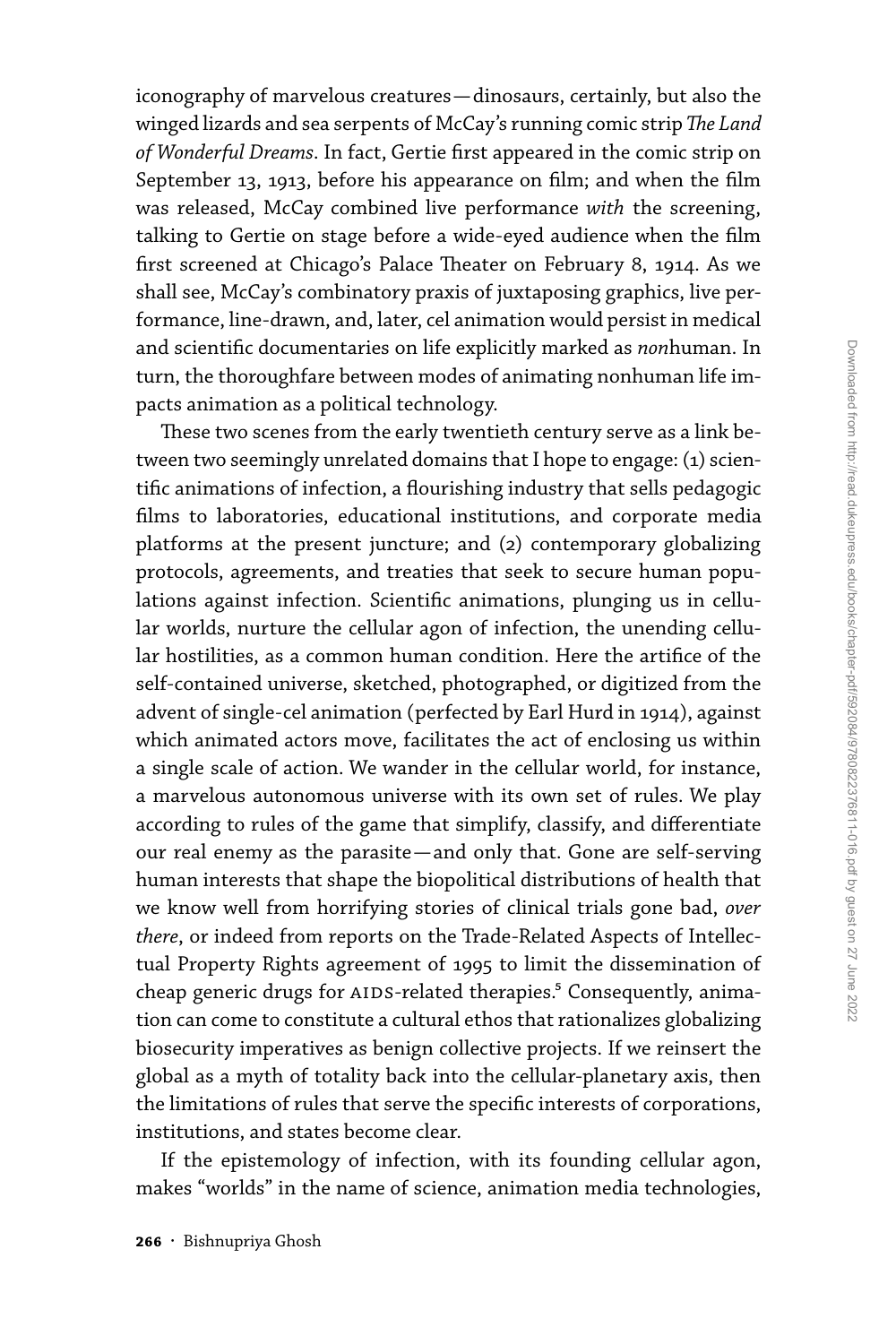in particular, offer ample arsenal. From the moment of inception, the labor-intensive production process (McCay was reputed to draw four thousand sketches a month for his line-drawn work) modeled procedures for visualizing cellular life in the laboratory: for instance, while animation techniques layered image and background in a composite, scientists marked cells under scrutiny with dyes of cells to *foreground* them against the extracellular environment. More important, both scientist and animator obsessively focused on a microunit, a single cel image or an organic cell, *stilled* in action, attending to the minutiae of changes, modifications, and reconfigurations to the unit. McCay's "split system" of using "key frames" in his storyboards, before sketching in the transitional frames, exemplified the scientific effort to isolate snapshots in the life cycle of microbes. Certainly the microunit, copied and multiplied, proliferating and moving between discrete worlds, preoccupied both scientists and animators. In cel animation an image drawn on cellulose acetate could speed across painted or photographed backgrounds, from the tropics to the North Pole in a second. What better technology could one have to vivify uncontrolled *infection* sweeping across the hitherto discrete global environments? No wonder animation came to play a central role in the epistemology of infection by the second decade of the twentieth century. But that was a time of escalating human hostilities. Hence, animating infection would irrevocably become a militarized scientific enterprise at this historical juncture, and therefore instructive for present obsessions with biosecurity.

A fundamental part of the visualization of "life itself" (the prevailing critical shorthand for our biological existence) was cinematic malaria animations made for scientific research (mostly lab microcinematography in the early years) and for public health (military-training films during the Second World War). My underlying claim is that the *epistemology of infection* in mid-twentieth-century film animation was formative to the militarization of biosecurity regimes on a global scale, evolving as they did into "vital systems preparedness" for all catastrophes that are widely prevalent today.<sup>6</sup> If we live in constant terror of the next bioterrorist infraction, as the recent flap over lab-engineered flu viruses for research indicates, a return to the Pacific theater of war, where we see a consolidation of the first infrastructures of preparedness, is timely indeed. There the tropics, those infamous hot zones of rampant infections that haunt global public-health initiatives, appear as a dehumanized milieu that lays asunder human life. There both human hostilities and ecological disequilibria play a role in exacerbating our cellular agon.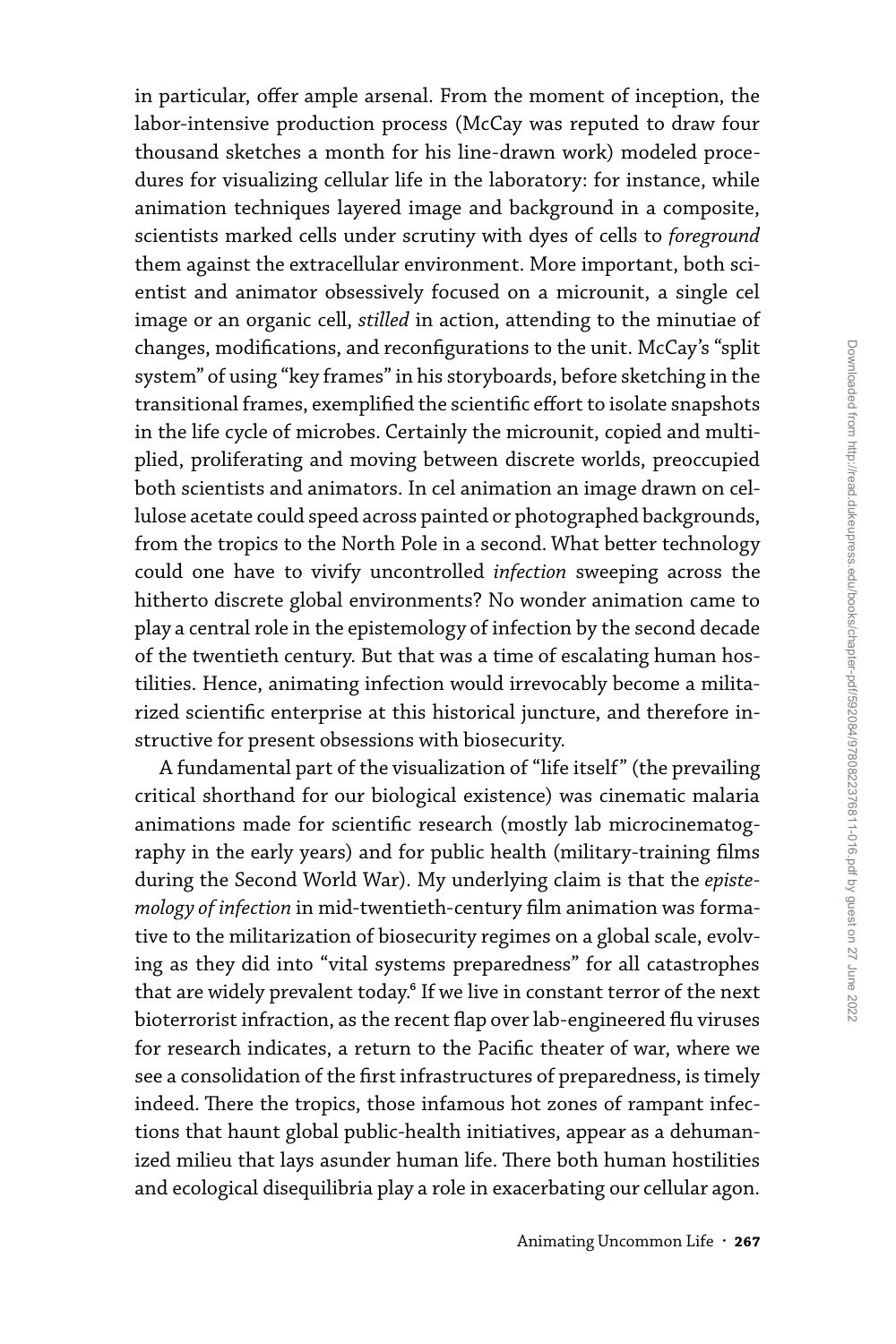My main argument concerns the animation of "life itself" at a moment of crisis, when life faces the possibility of catastrophic annihilation, and the corollary infection topologies constitutive of biosecurity as we understand it today. Animation turns infection, in its double articulation as ontological condition and scientific theory, into a concrete epistemological object, as Hans-Jörg Rheinberger has argued vis-à-vis the gene.<sup>7</sup> The object is concrete because the epistemology of infection is as dependent on laboratory techniques and procedures (e.g., changes in staining, dyeing, or freezing cells), advanced bioimaging technologies (e.g., new microscopes capable of amplifying protein fluorescence), and innovative software (e.g., three-dimensional reconstructions of the cell from sectional images) as it is on shifting scientific protocols and methods, adaptive public-health regulations, and a dynamic popular culture on human and nonhuman collectivities. Yet most scholarship on mediating life itself remains focused on exciting technologies and booming informatics, lightly skirting the *governance* of vital circulations through media technologies. There are complex analyses of molecular and cellular imaging that meticulously elaborate new possibilities offered by fluorescent microscopy, X-ray tomography, and confocal microscopy (mostly in laboratory pedagogy of the life sciences).8 There is flourishing research on bioimaging as theory and practice (e.g., Christopher Kelty and Hannah Landecker's engagements with the material processes of capturing cellular life over the span of the twentieth century) and on the truth effects of the bioinformatic turn (e.g., Kirsten Ostherr's scrutiny of medical animation as documentary).<sup>9</sup> And there is rigorous interrogation of the globalizing force of prophylaxis, which includes collusions between big pharma, university laboratories, research institutes, local and supranational public-health agencies, policy wonks, and financial investors, in maintaining infection equilibriums (e.g., Melinda Cooper, Joe Dumit, and Kaushik Sunder Rajan's ongoing projects on biocapital).<sup>10</sup> Only on few occasions do theorists of global capital work alongside theorists of science and media technologies ask how imaging and informatics technologies produce value, in order to govern life within ecological networks. Such governance through biosecurity regimes is inextricable from the integrative processes of global capitalism.

The story of malaria, eclipsed when parasites receded before the march of illustrious and resilient viruses, elaborates this hitherto unexplored dimension: a cellular agon, with its specific modalities (its formal grammar, its techniques, and even its genres) manifesting as biosecurity. If war has been the touchstone for the expansion of industrial capital,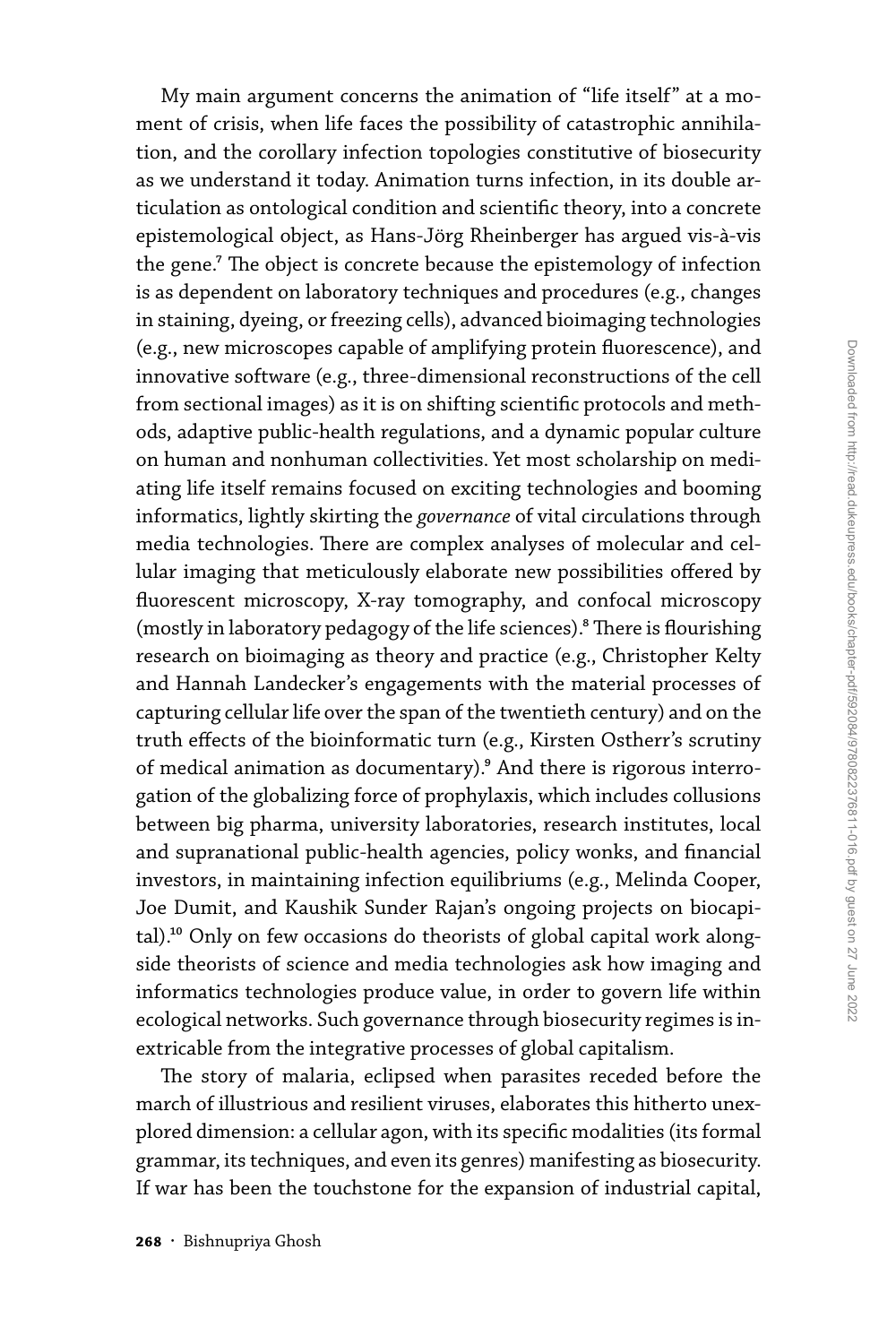what role does the mediation, and specifically the *animation*, of life itself play in this global history? I offer a theory of the cellular agon as a provisional starting point to make the theoretical connections between technological and political projects of securing life against unseen hostile forces within the ecological network. Imaging infection entails the vivification of what was once supplementary to the cell (the customary focal point): its milieu (conventionally construed as the extracellular environment). In cellular animations of microbial forms hostile to value-laden cells that are critical for human survival, such as red blood cells (microbial forms infiltrate, reconfigure, and finally kill these cells), the milieu bites back. A topology—a mathematical structure allowing for articulations of convergence, connectedness, and continuities—of infection emerges, galvanizing medical prophylactics aimed at restoring cellular and extracellular equilibrium. If, as in the case of malaria, that topology extends well beyond the human body and into the world, then we are faced with the politics of "to make live and let die," as Michel Foucault puts it—the backbone of biosecurity. It is thus critical to look at exactly how these cellular wars are vivified, because of what those processes illuminate about the contemporary shadows of biological warfare.

The roots of imaging infection as a state of war are firmly yoked to the history of film animation. It is in malaria film that a third layer of animation becomes readily apparent: not the bioengineered "making live" of dead matter, not bioimaging and consequent computational reconstruction, but the animation of dying human cells struggling to live (to repair and regenerate) against existing ecological hostilities. That dimension manifest as a cinematic cellular agon stabilized during the Second World War when U.S. forces found themselves *over there*, in the Pacific, where a nonhuman enemy proved to be their greatest threat. In 1943 for every wounded British and American soldier evacuated from the Pacific theater, there were 128 sick with malaria. Given this subliminal war that redrew battle lines between human and nonhuman armies, I focus on military training films made between 1942 and 1945 that contextualize the flourishing cellular agon we find in spectacular scientific edutainment today.

#### **The Cellular Agon; or, When the Milieu Bit Back**

Malaria animation has an unforgettable, iconic image: the delicate female anopheles mosquito poised on human skin, pointed proboscis penetrating the surface. Almost every malaria film from the 1940s to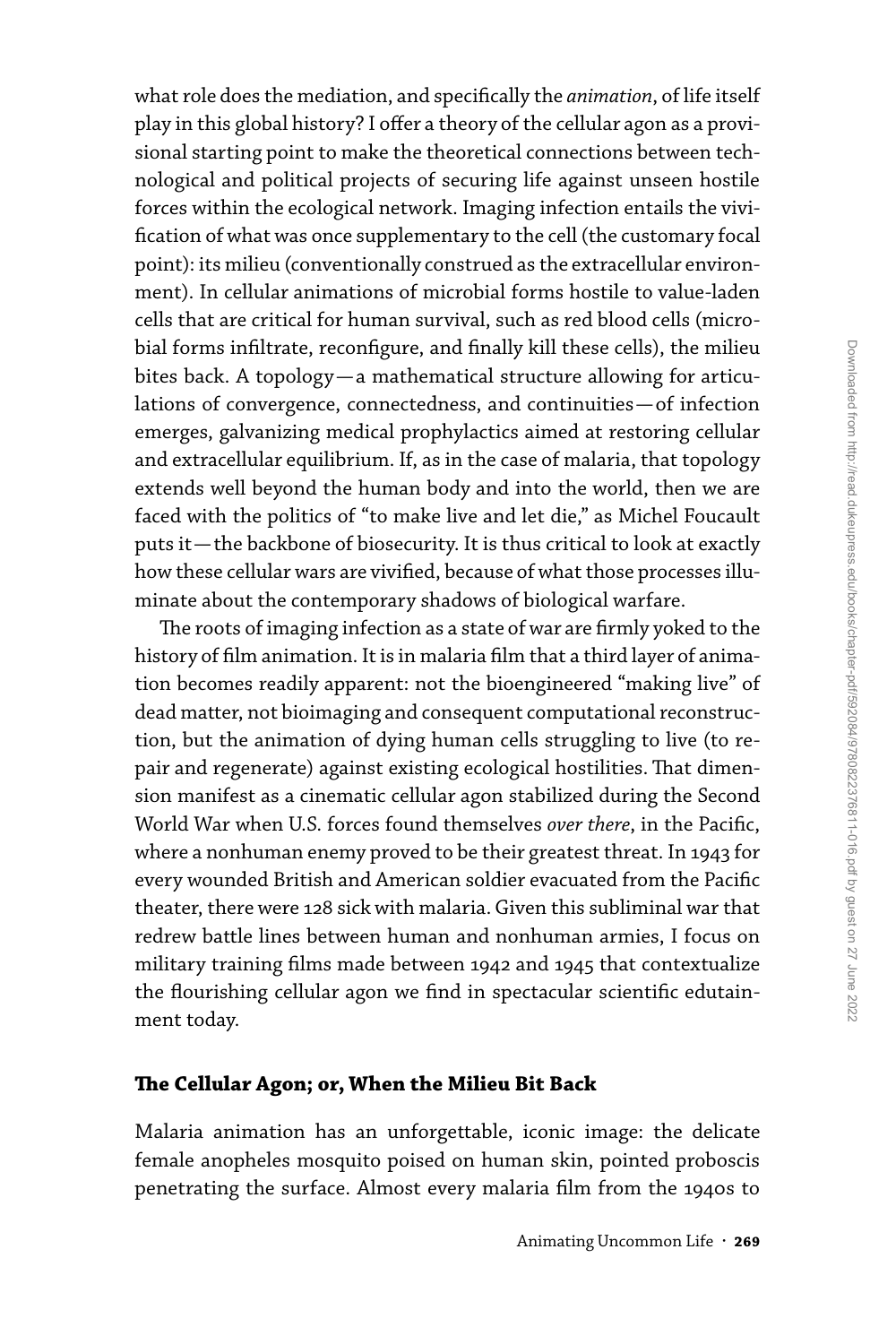the present visualizes this moment of entry, the bite, as the opening sequence to human infection. Unlike the sporozoites that are only perceptible under the microscope, the anopheles is visible evidence of endemic hostilities. This cel-animated image from *The Winged Scourge* (1943) (see figure 15.2), the first among the educational shorts produced by Disney Studios under the aegis of the Office of Coordinator of Inter-American Affairs,<sup>11</sup> is followed by a series of diagrammatic sketches illustrating plasmodium passages (figure 15.3), static images of potential victims, and then the well-loved seven dwarfs heartily engaged in DDT spraying, assembling door screens, and eliminating pools of stagnant water. The combination of graphic forms and cel animation in this classic exemplifies the repertoire we find in most malaria animations. There are graphs, curves, and diagrams, the language of scientific instruction. There are well-loved cartoon figures, iconic humans as agents within the controlled, playful, cartoon universe. There are cel-animated moving images, as we see in the superimposed frame in figure 15.2, where the shot of the exposed human arm of a sleeping man fades into a closeup of anopheles on skin. There are static images of diagrams explained by the voice-of-god male narrator. There is cinematographic footage of swamps, of coming twilight, of plant-crowded water pools. And there is the inexorable sonic buzz of the coming mosquito before any close-up of the carrier. Such a combination of visual and sonic elements not just vivifies dynamic cellular processes but also codifies observation.<sup>12</sup> Consequently, these combinatory praxes effectively animate theories of the life, rendering them perceptible and intelligible.<sup>13</sup> Even as the sketches and diagrams slow down the processes of infection, reducing movement so we may better understand and calculate incidence, the second layer (the backdrop to the mosquito's antics) changes swiftly, generating the composite effect of speed. The animated mosquito zips across multiple global zones in a minute, conveying uncontrollable spreading infection. The viewer is caught in an experience of slowness and momentum that underscores the mammoth task of infection control that faces scientists, administrators, and the common man.

The combinations that Kelty and Landecker track in early twentiethcentury films—time-lapse sequences of live cells writhing in preparations, hand-drawn images, line-drawn and cel-animated cartoons, and diagrams—recur in the military-training films, but with the one important difference.14 These training films, "prophylactic media" as Kirsten Ostherr characterizes them, heavily rely on popular, culturally familiar cartoon figures to close the deal.<sup>15</sup> As a result, the films socialize us,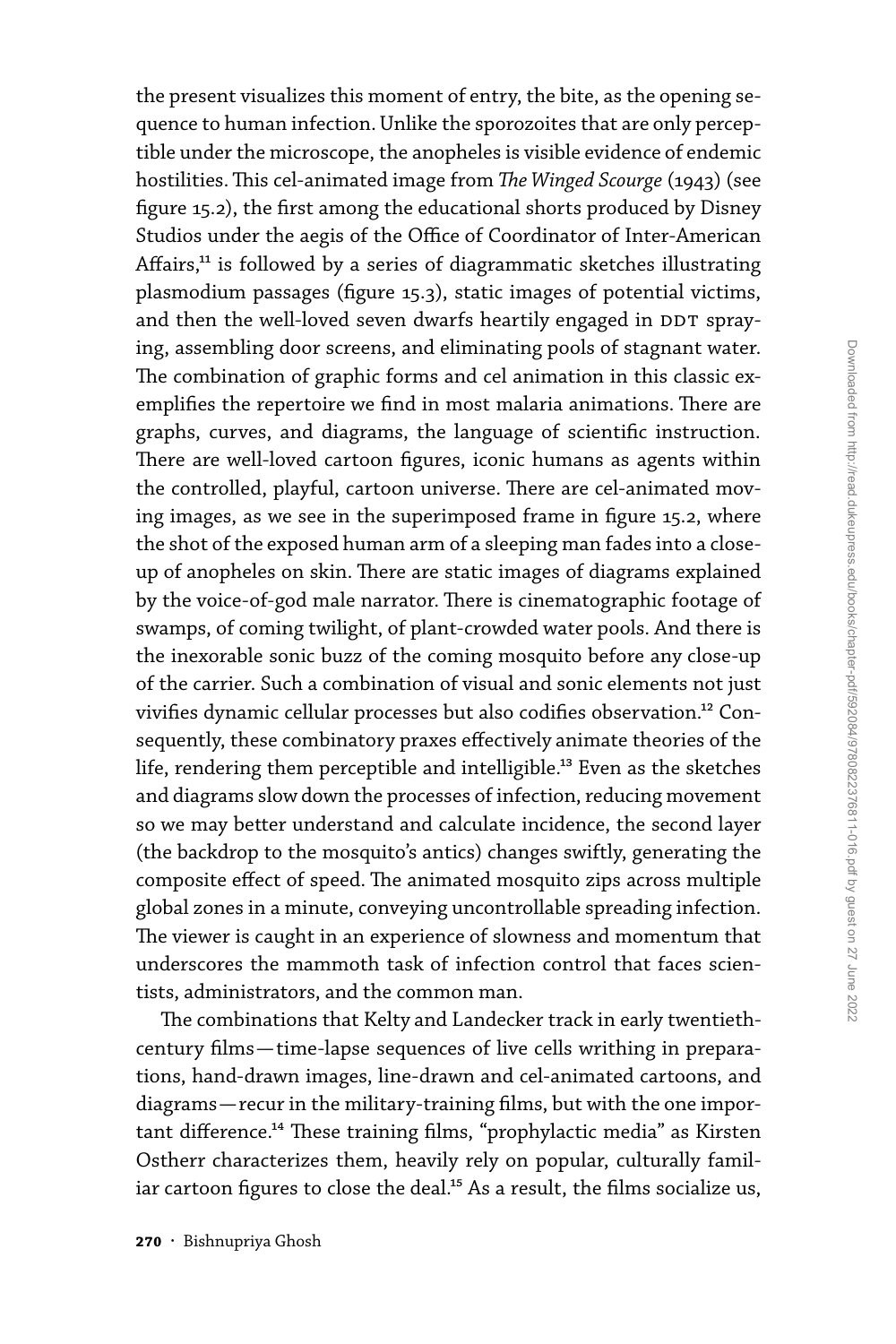

Figure 15.2 Cel animation of mosquito on human skin. Frame from *The Winged Scourge* (1943). Courtesy of Walt Disney Studios.



Figure 15.3 Diagram of mosquito bite. Frame from *The Winged Scourge* (1943). Courtesy of Walt Disney Studios.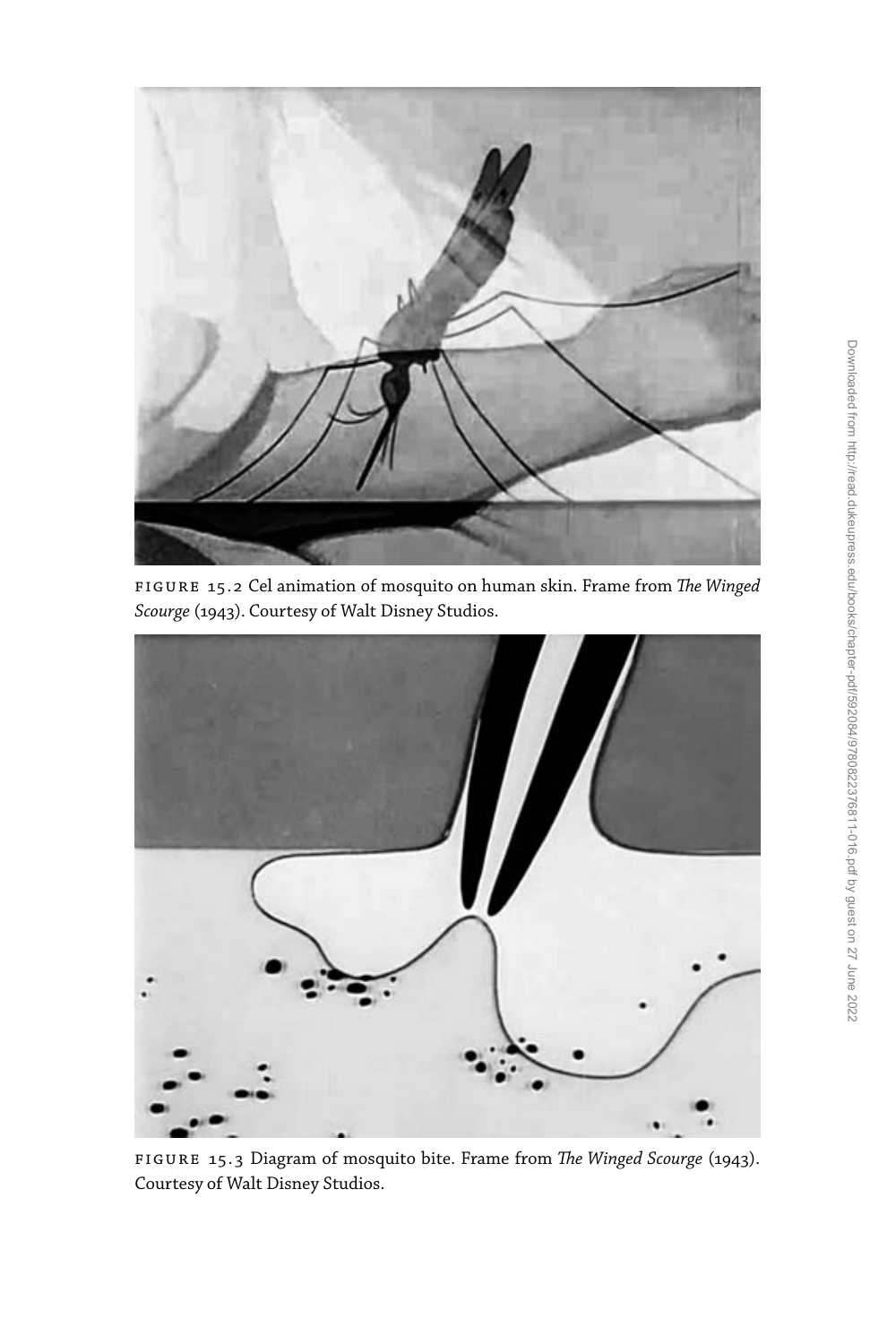teaching procedures and regulations for securing human life against infectious agents. Most of these films commence with codified scientific observation or realistic footage of the South Pacific, and then they introduce the cognitively estranging cartoon characters to animate what remains imperceptible to the eye: the larvae under water, the single hungry female anopheles too mobile to be visually captured, and the sporozoites within the bloodstream and liver. Ultimately, the cartoons codify the nonhuman world within and around us where the human is no longer the agent of change, of modifying life, even as the cartoon universe simplifies the complex topologies of infection.

But how do these films animate a cellular agon? Here it is constructive to return to Kelty and Landecker's argument regarding the status of bioimages in relation to knowledge. Less concerned with the ontological status of bioimages, the scholars sketch the scientific debates over the accuracy of capturing life in its dynamism that erupted after Julius Ries's famous film on the sea urchin in 1909: arguments over histological dyes that "killed" living cells; over the problem of fixing preparations that could sustain a cell through all its cycles; over the stitching of several different cells, shot at different moments of cell cycles, to represent one cell cycle; and over the compression of the life cycle in time-lapse photography. It is more important that such conversations testify to the denaturing of life itself under the microscopic gaze. Hence, argue Kelty and Landecker, there is greater continuity than we think between early twentieth-century microcinematographic manipulations of cellular imaging and the seemingly more artificial algorithmic reconstructions of cellular life at the close of the century. My interest is in articulating these perspectives on cellular life in terms of the imaging of infection or the colonization of a host organism by a parasite. If cellularity is the epistemology of *an* organism as the sum of discrete, repetitive parts, as Aristid Lindenmayer theorized it in 1968, what is the impact of imaging infection on animating cellularity?<sup>16</sup>

After all, the microcinematography of infection emerges over the same span of time, dating as far back as 1912, when commercial houses such as Pathé, Edison, Gaumont, and British Instructional Films, as well as laboratories at the University of California, Berkeley, and the University of Rochester in New York, produced scientific animations of malaria. The 1928 *Life History of Mosquito Aëdes Aegypti*, an Eastman classroom film made at the Kodak Research Lab, for instance, deploys time-lapse photography to track the life of the mosquito and shuttles between static and mobile images to make a case for the necessary res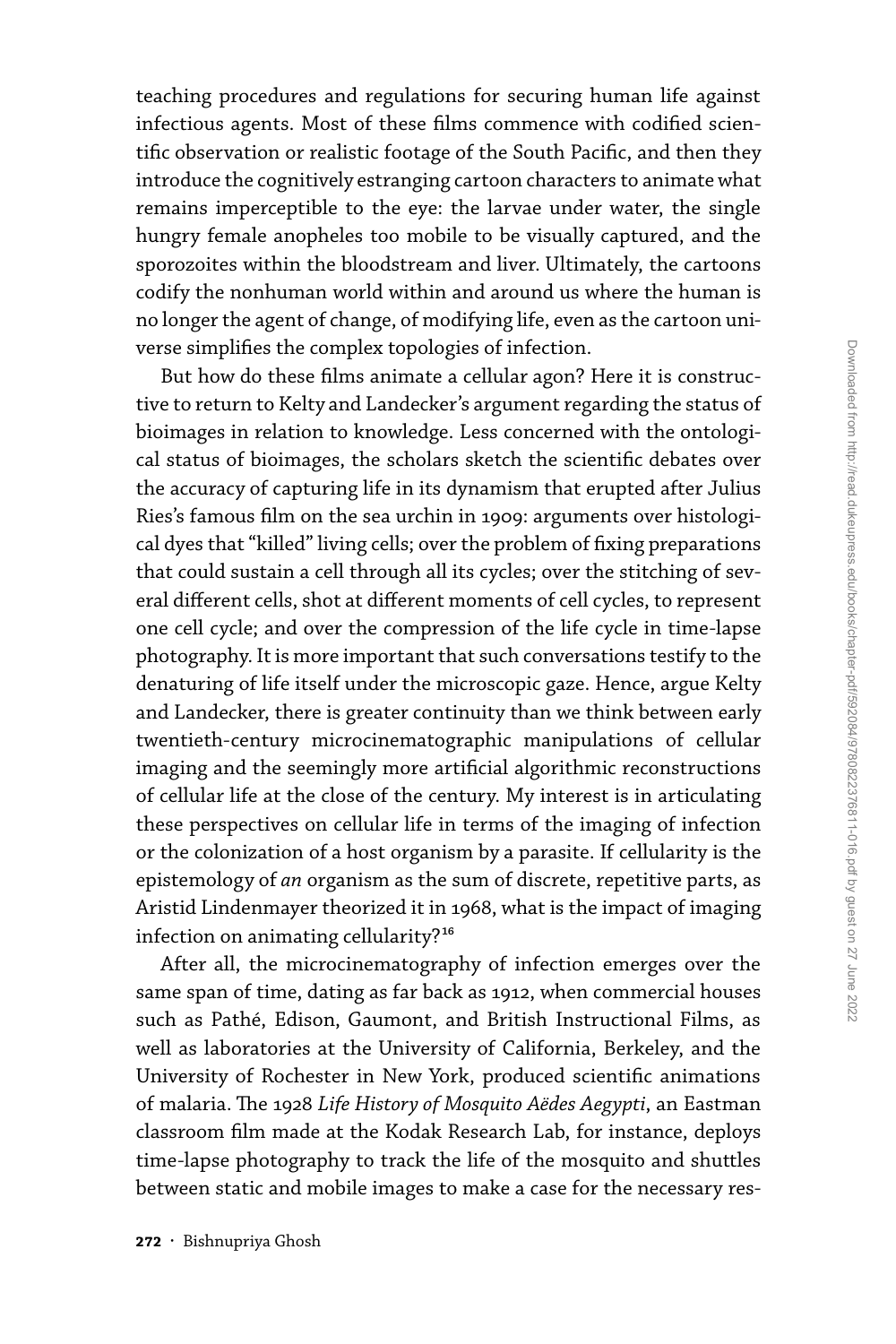toration of ecological equilibrium. In this regard, unlike cel animations, an urgency pervades these projects of securing human life against the vicious carrier of malaria. There is already a strong perception of an elemental agonistic war, necessitated by malaria and yellow fever outbreaks among U.S. and British military units during the first two decades of the twentieth century. And we already see the beginnings of a cellular agon, the war within the cell, planetary in proportion, demanding public-health interventions. By 1927 W. Allen Daley, a British medical officer, coauthored a book on the efficacy of film as a public-health tool.<sup>17</sup> By 1933 President Roosevelt had funded the Tennessee Valley Authority and charged it with controlling malaria, which was impeding regional economic development; and between 1934 and 1940, corporations such as the German Bayer ag pharmaceuticals company (which developed the antimalarial chloroquine in 1934) and the British Shell Corporation had begun to produce malaria animations. The forces marshaled against the parasite were on the upswing when the war in the Pacific broke out.

I will turn to the public-health documentaries during the Second World War shortly. But what does this history of malaria animation reveal? Certainly it makes the unfolding of a cellular agon constitutive of cellular epistemology. Originally understood as a struggle for victory in the Olympic Games, the Greek term *agonia* underwrites the notion of the cellular agon that I theorize here, a war that unfolds in states of infection. If one confines oneself to biophysical or biochemical analyses of cellular processes, the term might seem a stretch. After all, cells are irrevocably porous and changeful; they routinely divide, separate, multiply, reconfigure, and die. But I am after an epistemological moment when the scientific gaze differentiates unicellular and multicellular biological organisms that live off human cells from value-laden human cells, and externalizes them as enemies engaged in hostile takeovers of a human host. Such a gaze is called forth by the frenetic activity of living organisms that catalyze mass human-cellular death. Animation not only theoretically reanimates the state of affairs before death but also remains integral for the mediation of this external object. The production of a composite layered image central to animation, multiplying and superimposing a single microunit (say, a mosquito) upon different background layers, enhances the possibilities of creating the sharp foreground-background distinctions attractive to scientists interested in differentiating, freezing, and then calculating cellular processes. The composite image further enables visualizing infection as a topographical assemblage, as cellular exchanges transpire between insect, human, and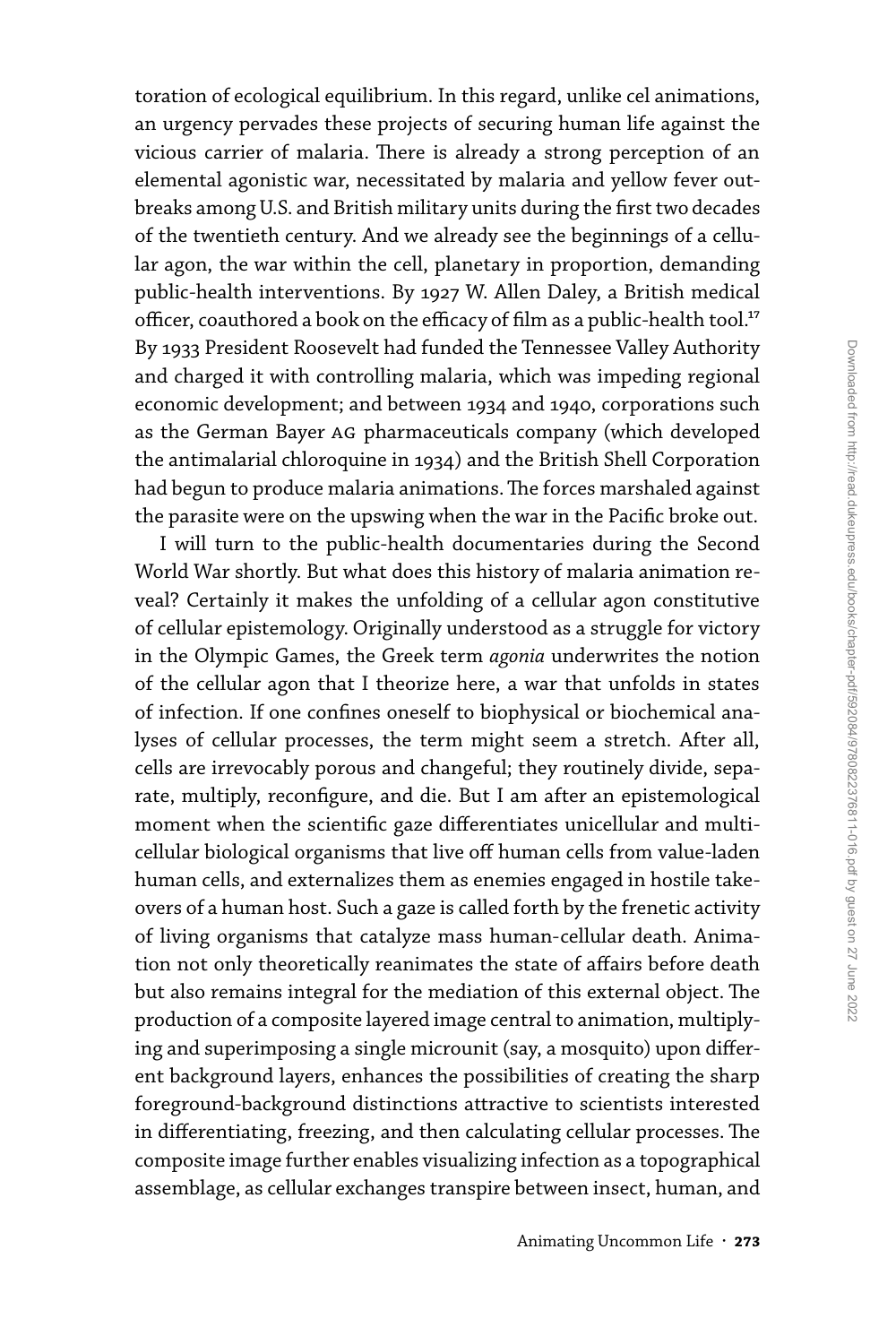parasite. The nonhuman agent (parasite and mosquito) is differentiated and jettisoned as belonging outside the human cell but still threateningly close, in the *milieu intérieur* (as Claude Bernard named it) or in the extracellular environment that ensures stability for multicellular living organisms. Of course, we have been long disabused of the notion of the human body as a separable "organic edifice," because contemporary science routinely positions the human within a network of organic and inorganic matter.<sup>18</sup> The idea of a dynamic network is resonant in Georges Canguilhem's elaboration of the milieu as the dynamic *medium* within which living organisms exist—an ensemble of actions rather than a passive environment.<sup>19</sup> Hence, the moment of the cellular agon is also when the milieu comes alive. It reveals itself in combinations of interacting agents: parasites and carriers but also water, plants, temperature, humidity, and bad airs.

In the recursive and highly symbolic icon of the hungry pregnant anopheles of the mid-twentieth-century malaria films, the milieu bites back. The instructional animations vivify the struggle between human and nonhuman cells that have irreconcilable differences, even as scientists, doctors, public-health specialists, and medical officers theorize the potentiality of cells to repair and regenerate against uncommon microbial life. In this regard, these animations are speculative technologies, warnings and predictions of rising infection. Calculations arise: What are the levels of the external agent within the milieu intérieur? How does the agent penetrate and reconfigure the cell? What is its lifespan? How can we secure its multiplication in order to stave off human-cell catastrophe? Interventions follow: What panacea is at hand? And, in the absence of a panacea, what medical prophylactics can be advanced? These questions jettison us back to the mid-twentieth century when infection topologies and security measures became inextricable, the one unthinkable without the specter of the other.

### **Securing Life; or, Once upon a Time in the Pacific, 1942–1945**

The images still transfix. The sultry, blowsy Annie, the most dangerous criminal at large and on the lookout for lonesome U.S. soldiers on their patriotic sojourn over in the Pacific. In 1943 the U.S. armed forces commissioned Ted Geisel (Dr. Seuss) to do an educational pamphlet for American troops serving in the Pacific theater. The result was the "This Is Ann!" pamphlet, which introduced the cartoon femme fatale just dying to drink "your" blood in her sojourn *over there*: "She's at home in Africa,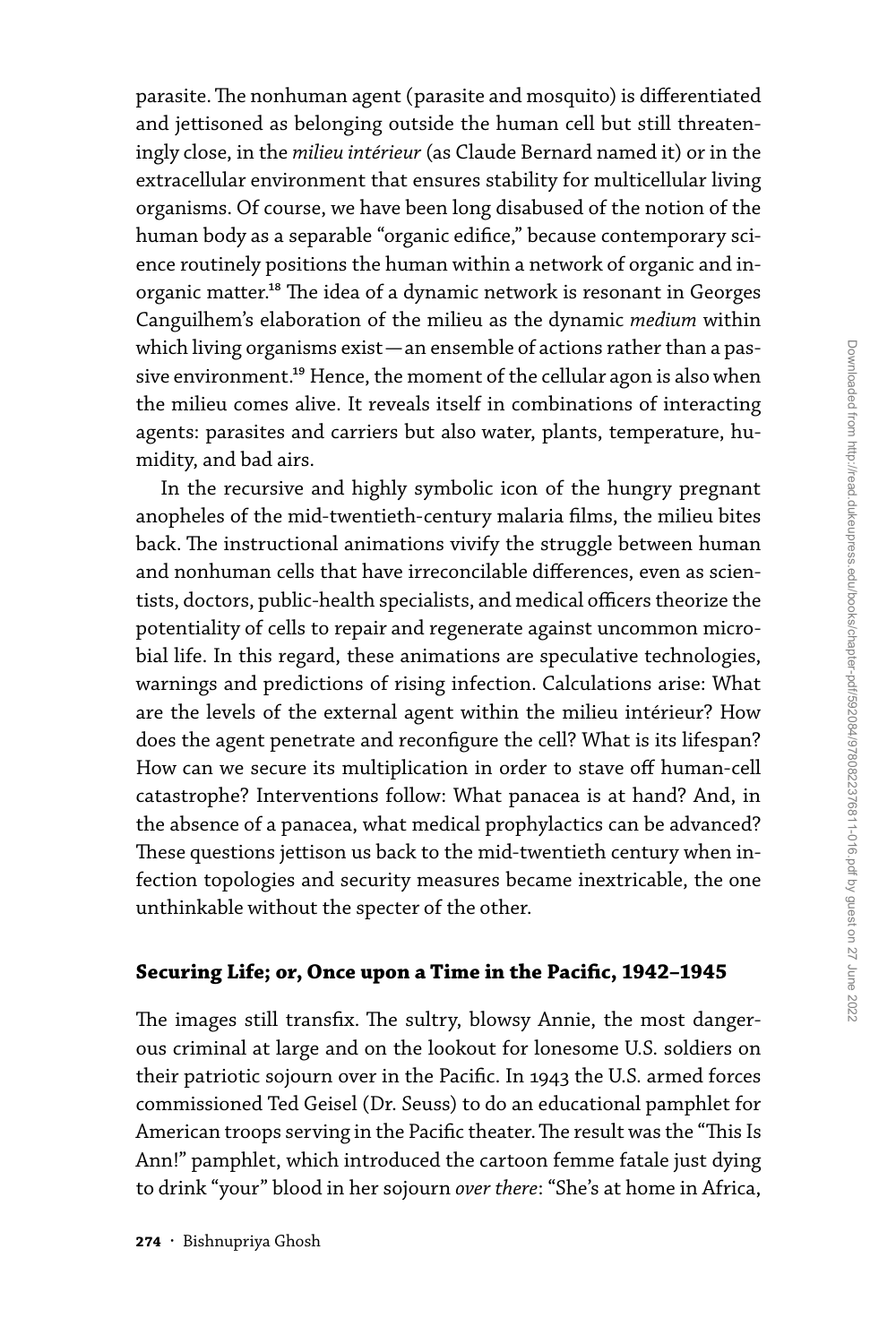the Caribbean, India, the South and Southwest Pacific, and other hot spots!" ran the accompanying caption, at once binding "Enemy Number Two" to the tropics. The cultural codification of an experienced, even rapacious, sex worker salaciously eyeing young American men would stick, making its way into animated medical instructional films for military training. In 1942 Colonel Frank Capra was already at the helm of the Armed Forces Motion Picture Unit, with Geisel in charge of the animation branch. The upshot was the memorable Private Snafu animated instructional films, featuring a boyish, hapless soldier bumbling along (through multiple snafus) in forgivable ways. Shortly after Capra created Private Snafu, mainly for a biweekly newsreel just for the armed forces, the Armed Forces Motion Picture Unit decided to let Disney Studios have the first crack. The results are unforgettable, especially with regard to developing a formal grammar, the *langue* of the cellular agon. With a "trail of broken men" in her wake, Ann / Annie surfaced in *Private Snafu: "Its Murder She Says*" (1945), educating younger sex workers by recounting her glorious sexual past (see figure 15.4). The campy voice-over turned nonhuman biological drives into human motives, even as the humor of the cartoon form defanged the hostility; moreover, the customary fun of violent clashes, chases, crashes, explosions of the toon universe absorbed the *ur-trauma* of the mosquito penetrating human skin. Even in scientific animations of anopheles, the voice-over often underscores a voracious *female* appetite, as the pregnant mosquito goes for a "blood meal" before laying eggs. Life itself, unleashed biological drives, becomes the motivation for the hostile act; hence, both reproduction and the sexual drive provide culturally recognizable rationales for nonhuman action. The human figure, embodied in the raw, young soldier, also has a healthy sex drive, an ungovernable youthful vitality that "opens" him, as the mosquitoes often murmur while licking their chops, to nonhuman penetration. The female anopheles seduces Snafu, while Malaria Mike (see figure 15.5), an older man who eyes Snafu's baby butt (calling it his "filet mignon") in *Private Snafu and Malaria Mike* (1944), penetrates the *unsuspecting* soldier as he takes a dip. Both the seduction and rape are featured as acts of sexual hostility, personalizing infection trauma and localizing threat to the prostitute and the war profiteer; and yet, in this characteristically homophobic codification, it is suggested that while Annie might snare a willing Snafu, Mike's imagined rape is unalterably sex without consent.

Dreaming of scuttling American victories in the Pacific, Malaria Mike fantasizes the appropriate answer to his son's plaintive question "what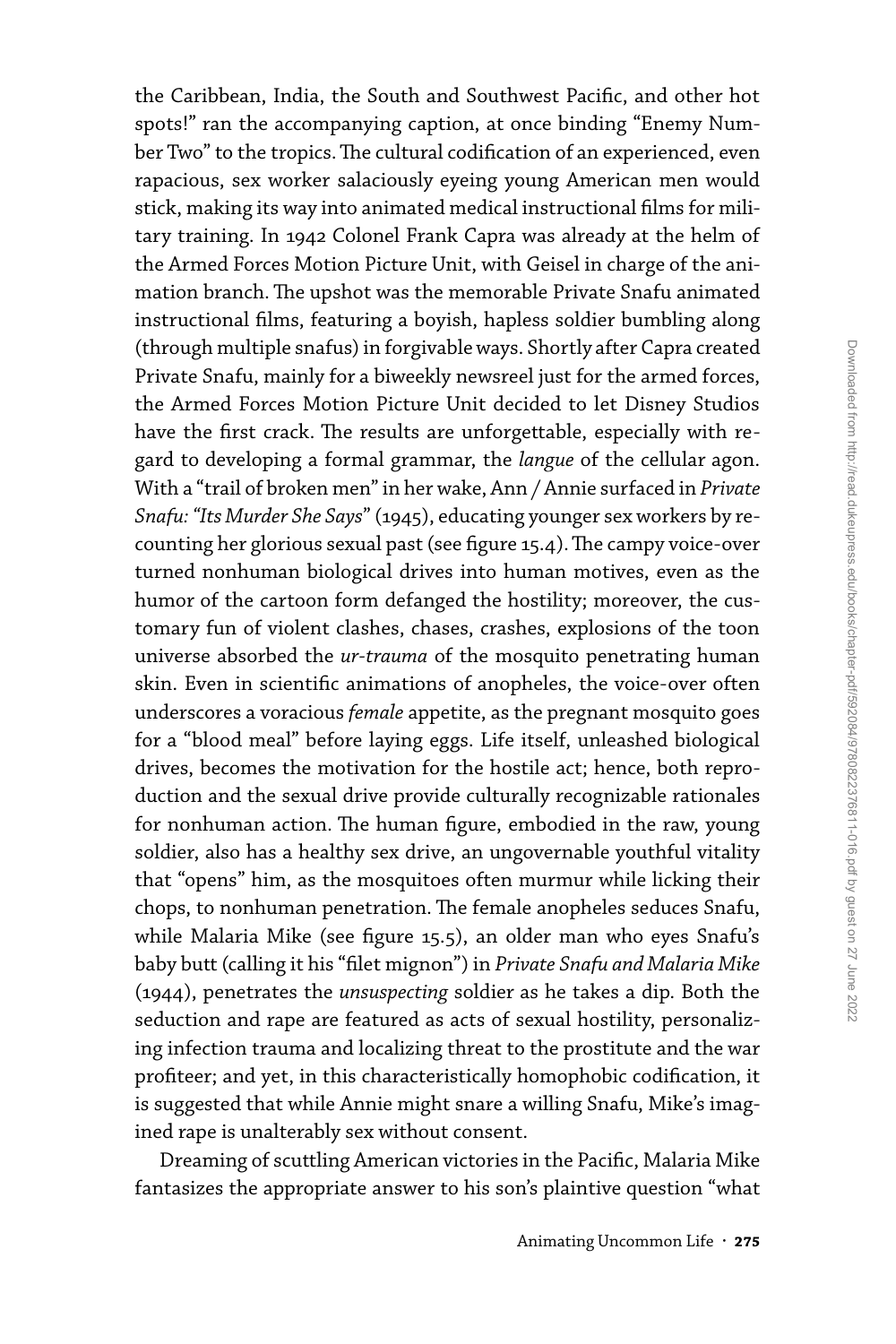

FIGURE 15.4 Annie recounting her sexual adventures to younger colleagues. Frame from *Private Snafu: "It's Murder She Says"* (1945). Courtesy of Warner Bros.



Figure 15.5 Malaria Mike targeting Snafu's butt. Frame from *Private Snafu and Malaria Mike* (1944). Courtesy of Warner Bros.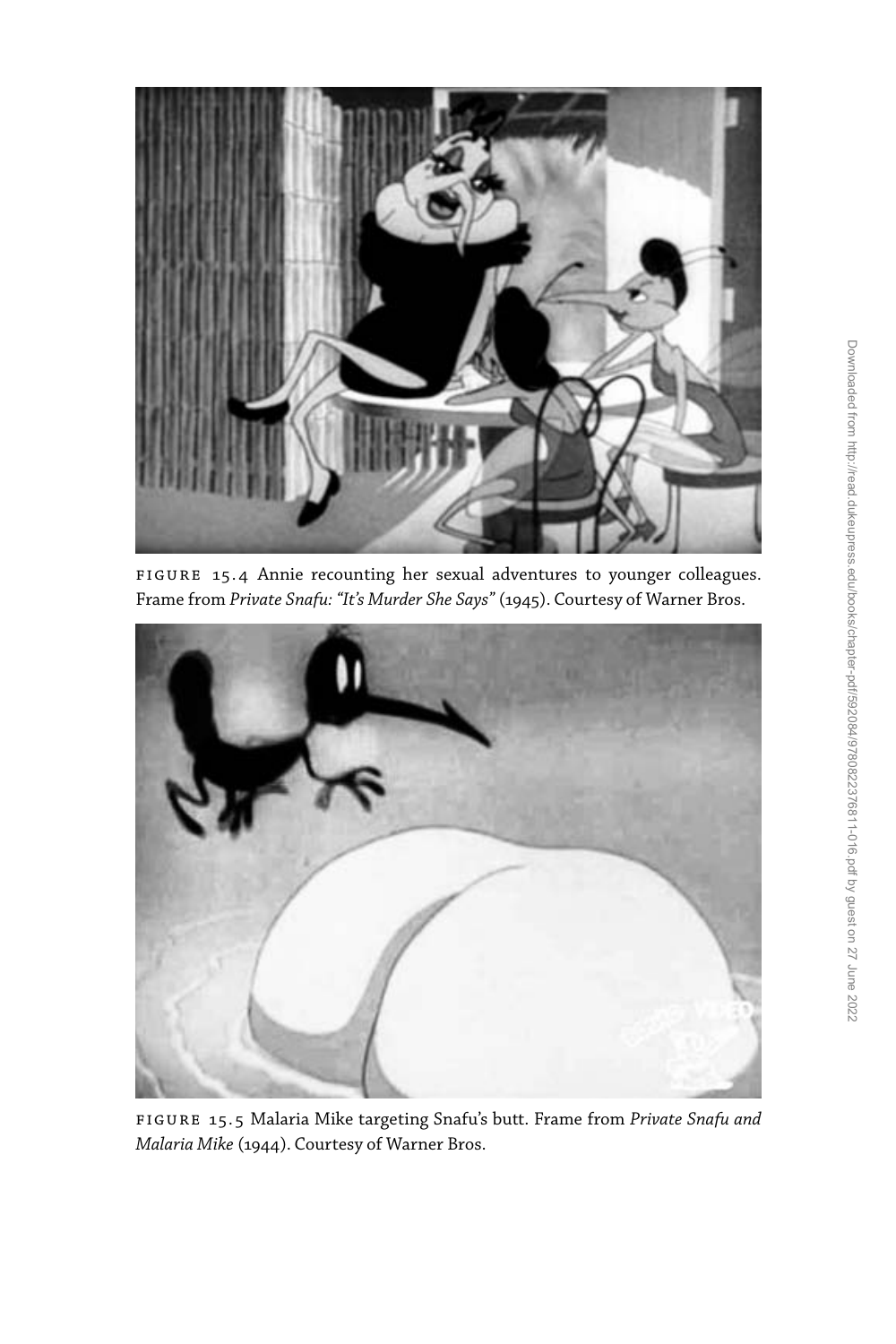did you do in the great war, Daddy?" to be "I did my share!" Here the iconic sexually threatening figure becomes a saboteur who lays American bravery to waste, preying on the young, the future of the nation. This mobilization against America associatively grows across the ensemble of the animated cartoon films, with *The Six-Legged Saboteurs* (1940), an early short made by the U.S. Department of Agriculture, first introducing the idea. The spectator is privy to a secret meeting of the "Insect Axis," made up of mosquitoes, boll weevils, and fruit flies that hope to inflict \$150,000 in economic damage to America; at the head, of course, is the anopheles as Hitler, complete with his *Mein Malaria*. With these warnings, mosquitoes are perceived as heralding not just military defeat but massive economic catastrophe (from crop failures to the shutting down of factories), solidifying links between disease, capital, and war. By the close of the war, in films such as *Criminal at Large* (1945), the blowsy Annie has morphed into a global female terrorist hunted by a young foreign correspondent on the lookout for new battle zones.

The cultural iconography around the mosquito as the visible, if minute, malarial agent is critical to the orientation of infection as agonistic struggle. I begin with these symbolic codifications, intentionally, in order to critique the assumption that the study of media materiality—media technologies, instruments, institutions, and infrastructures—need not involve a rigorous scrutiny of representation. Cellular materiality is to be found in preparations, tissue cultures, technological instruments, and software programs, *as well as* in signifiers (images, sounds, and words). All these media practices contribute to animating the cellular agon as the epistemology of infection.

The cartoons codify in order to socialize, strategically securing American bodies against the abnormal as nonhuman. The cartoons form a part of a vast audiovisual repertoire of the cellular agon that includes instructional films for clinical training and for preparedness drills, such as *Malaria: Cause and Control* (1942) and three documentaries from 1944: *Malaria*, *Personal Health in the Jungle*, and *Clinical Malaria*.20 Of these, *Clinical Malaria* offers the widest range of animation techniques and strategies and serves as the paradigmatic instance. Made for medical instruction on identifying malaria symptoms, the film commences with a live-action shot of a scientist peering through a microscope as the voiceover introduces malaria as the "greatest invader in history." Then there is a cut from the observing scientist (an image that makes us anticipate a cut to what he sees, the slide under the microscope) to a rotating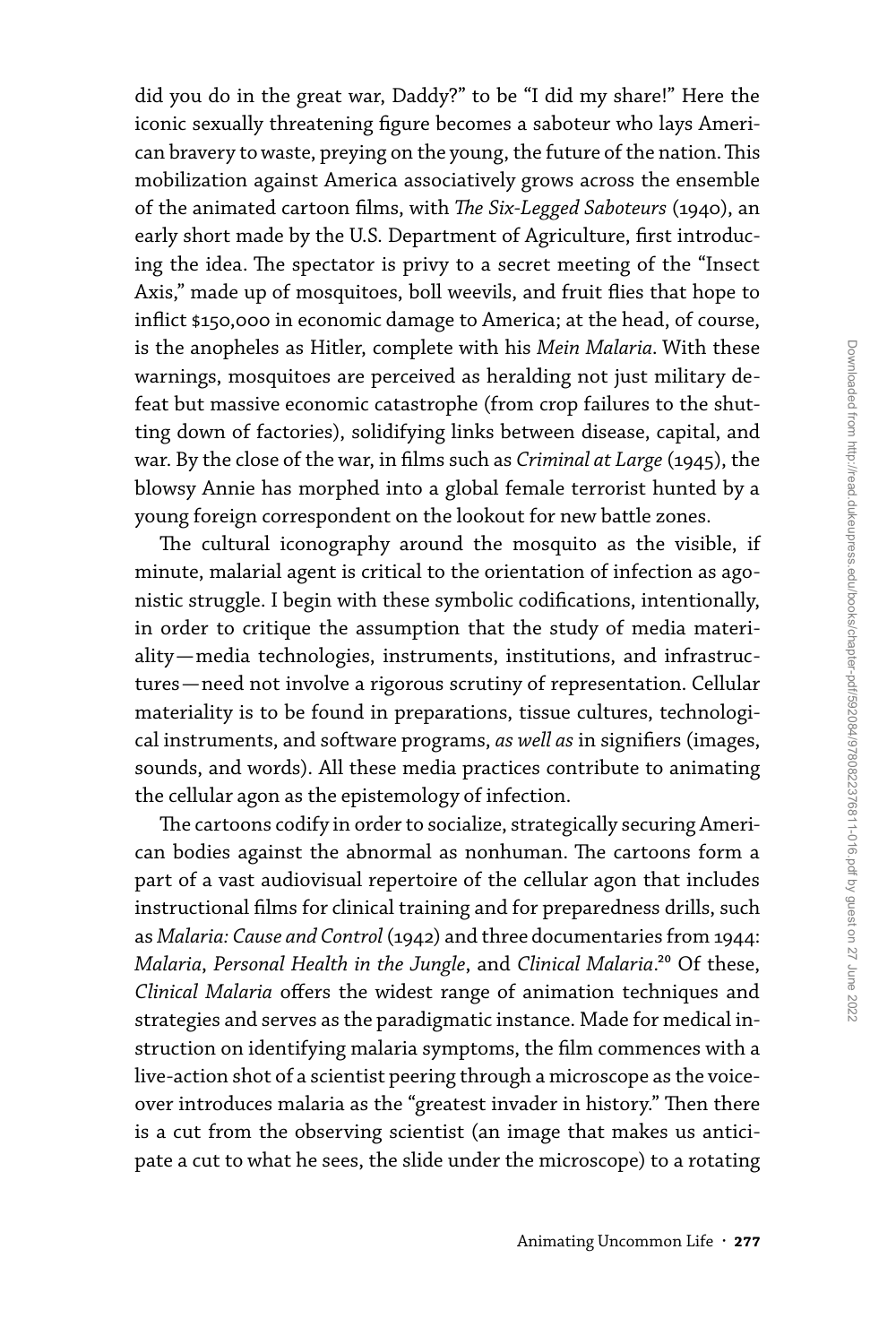globe, while the narration catalogs all the regions (Asia, Latin America, Africa) that fall under the shadow of the anopheles. Cut to the iconic mosquito on skin, a line-drawn image, before moving to static sketches of a patient infected with malaria; then a zoom under the skin, cutting to a line-drawn animated diagram of the artery's interior where sporozoites swim. For the next fifteen minutes of this documentary, with a total running time of twenty-five minutes and thirty seconds, a "slide" of mobile sporozoites coursing through infected blood shot in time-lapse photography runs along the bottom of the screen. In the meantime, a part on the top of the screen features several other animated forms: a rising and falling temperature graph (the primary image), a line-drawn static cartoon of a patient, the diagram of the human body with arrows marking the liver (where the merozoites develop), and sometimes celanimated enlarged versions of the parasite in its many avatars (sporozoites, merozoites, and gametocytes). The combination effectively explains malaria to the common viewer, with the laboratory microcinematography acting as an authenticating trace despite everything we know about sectioning, preparations, imaging, and motion capture. The running slide at the bottom of the screen further signals the motility of the nonhuman agent, its silent movement through vectors of transmission (open drains, mosquito saliva, human bloodstream). All this is mixed in with cinematographic footage of tents, landscapes, doctors, and medical assistance, mixtures of live action and animation that we see in almost all the instructional documentaries. The image production of malaria, then, arises at the intersection of live action and animation, and therefore prompts the question: do these modes act in concert to enact the calculative rationality behind militarized biosecurity? Or are the relations between them more complex? It would be difficult to generalize, given the diversity of the combinations we encounter in these instructional documentaries. But, by and large, graphic, line-drawn, and celanimated forms, together with indexical microcinematographic footage in these documentaries, tend to reduce movement, slowing and stilling action, even freezing moments for further analysis. Against such efforts, cinematic live-action footage and a soundscape tailored for each milieu produce a sense of flux: of perceptions of speed, of changing scales (switching between body, social space, and environment), and of meteorological and geological differences. The world is not the same everywhere, and what happens elsewhere will inexorably come home to roost, goes the story of uncontrollable flux. Hence, quixotically, in these scien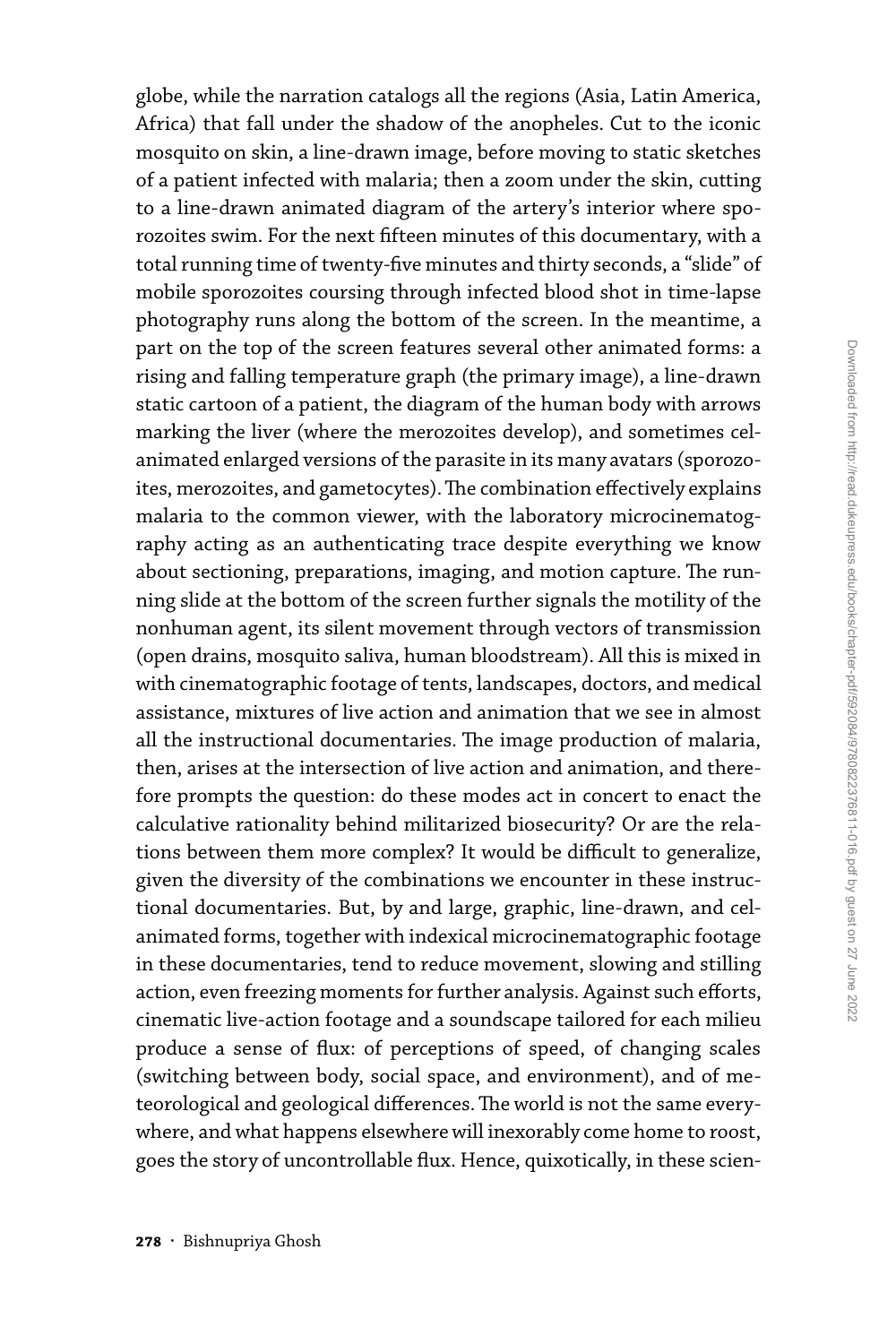tific animations of life itself, live action implicitly emerges as a beneficent media.<sup>21</sup>

But there is another significant effect of this combinatory praxis worth noting in these efforts to create an image of life itself: the curious emergence of an insect vision, to see as the mosquito does in order to know it better. This is profoundly present in the complex observational mode of the documentaries. If we take *Clinical Malaria* as our example, observation is one of the four procedures (techniques and protocols) for animating life; codification, vivification, and translation are the others. Observation includes microcinematographic footage of the mosquito and parasite life cycles. Sequences of the cellular change are foreshortened in time-lapse photography in order to artificially produce these life cycles for running durations of three to six minutes; the temporality of life, in this instance, requires artificial splicing for scientific intelligibility. In virtually all the films, the visual temporality is recast as prediction: while the voice-over prolepses constantly look ahead to what is to come ("these tiny sporozoites will one day  $\dots$ "), the indexical images anchor predictions to an authoritative scientific calculus. On the other hand, there is live-action footage in wide pans of marshes, swamps, puddles, ponds, and pools; of troops marching; of planes swooping down; and of verdant trees, bushes, and water plants. The back-and-forth cuts, within this observational mode, assemble this tropical geography into the field of the microscopic gaze, and the scale switching turns cellular infection into an ever-widening gyre. A critical part of this observation is what cannot be seen—"the jungle you can't see," as one film remarks—but what registers as the sonic trace of the enemy, an unrelenting buzz. The mosquito approaches, unseen but heard. A roaming speculative eye, poised against abstracted indexical images of life itself, can only inductively calibrate an image of the mosquito. The ensuing image is a composite culled from multiple images and sounds, a calibration that makes the viewer see like an insect. Insects register multiple images of a single source in the compound eye, and these are subsequently neurologically processed into one image for the brain; the multiplicity of images characteristically enhance the sense of motion important to perceiving danger. The combinatory praxis of these instructional films effectively induces such insect vision, even as other graphic elements attempt to arrest speculative processing through codification. This observational mode is complemented by the signaling of a social *and* scientific theory of infection. Arrows, graphs, curves, and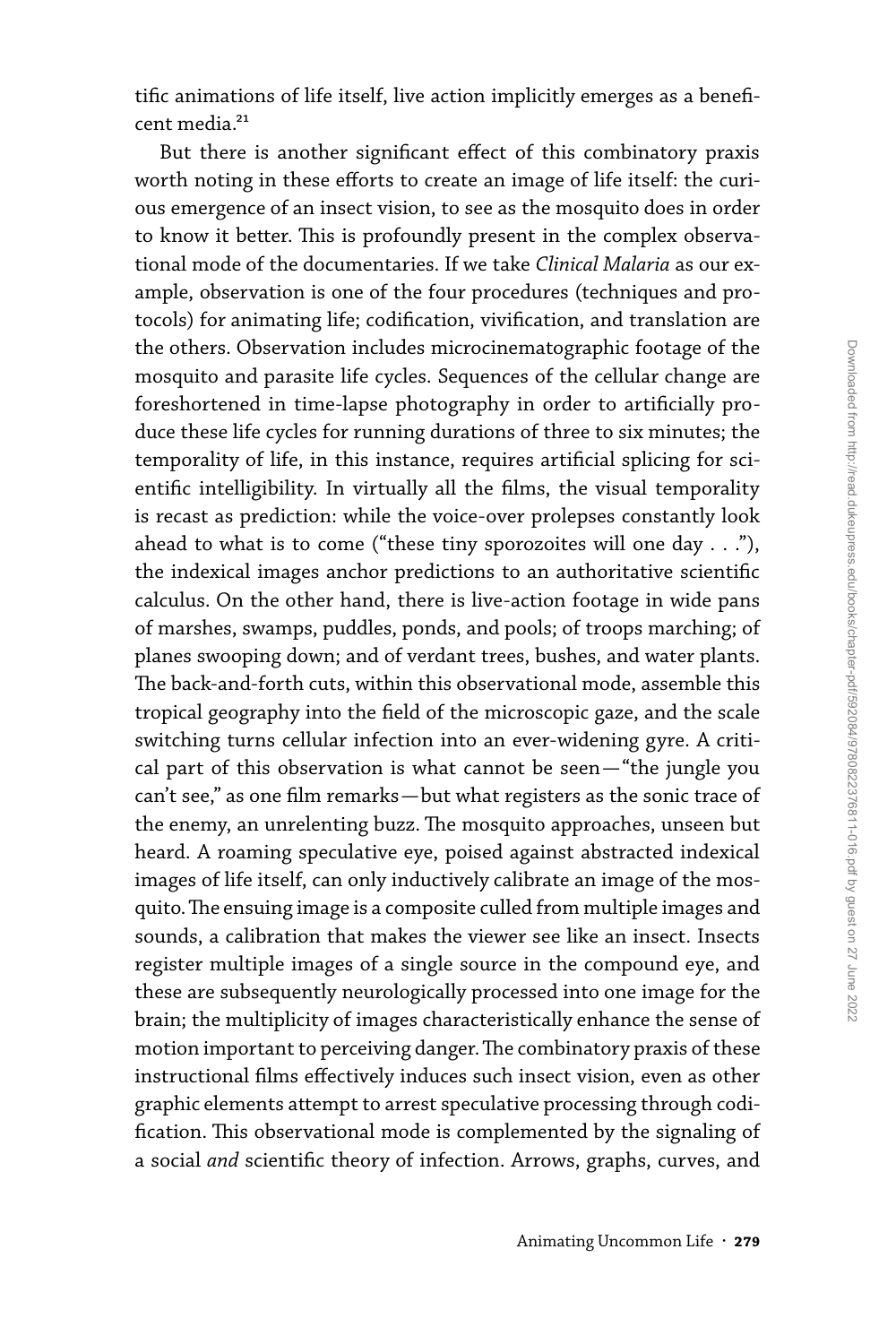other scientific markings indicate what our focal point should be (often the tiny parasite differentiated as the catalyst for catastrophic cellular decay), while the cultural iconography of the cartoons spurs us to hold common human interests dear against uncommon life.

While observation and codification work toward intelligibility, uncommon life (mosquito and parasite) becomes perceptible (sensory and affective) in a series of vivifications that "bring to life" the imperceptible. Vivifications enlarge, magnify, zoom in, distend, and amplify: there are close-ups of hand-drawn images that superimpose the specter of the mosquito over realist footage; shots of massive physical models of the mosquito towering among trees; amplified images of parasites under the microscope; and the magnified buzz of the mosquito indistinguishable from the drone of attacking airplanes. More than any other technique, vivified sounds and images are most successful in the affecting agon in these audiovisual transcriptions of an identifiable enemy. Finally, the instructional films recursively translate a set of key messages—enemy, danger, preventive action—through flexible translations of content in multiple formats: the cinematic image is vivified in static hand-drawn images, then sketched on a blackboard, and, sometimes, transcribed into a cartoon character. The iterative structure turns mosquito and parasite into a multiheaded hydra: the enemy is a cellular terrorist, an economic drain, a military saboteur, and a social deviant. The attack comes at many levels, on multiple scales. In this way, these processes animate the cellular agon, mobilizing sight, sound, slide, footage, artwork, models, camera speeds and apertures, dyes and stains, and biological preparations. By the close of the films, Enemy Number Two has become intelligible, legitimizing the move toward biosecurity.

That move is accomplished by a topological articulation of malaria, which establishes an enduring link between the preservation of human life and the military control of territory made urgent during the Pacific War. Malaria outbreaks were already a recognizable security threat during the U.S. actions in Panama, Puerto Rico, and the Philippines, and with the acquisition of new military bases in the Caribbean. By the time the Tropical Disease Control Section was established in 1942, malaria had become *the* premiere threat to the U.S. military. Consequently, the Malaria Control in War Areas was formed to prevent malaria infection in wartime areas, and later to prevent civilian infection as the troops demobilized. After the war, the U.S. Public Health Service saw the need to create an organization whose primary charge would be biosecurity, leading to the formation of the Communicable Diseases Center in 1946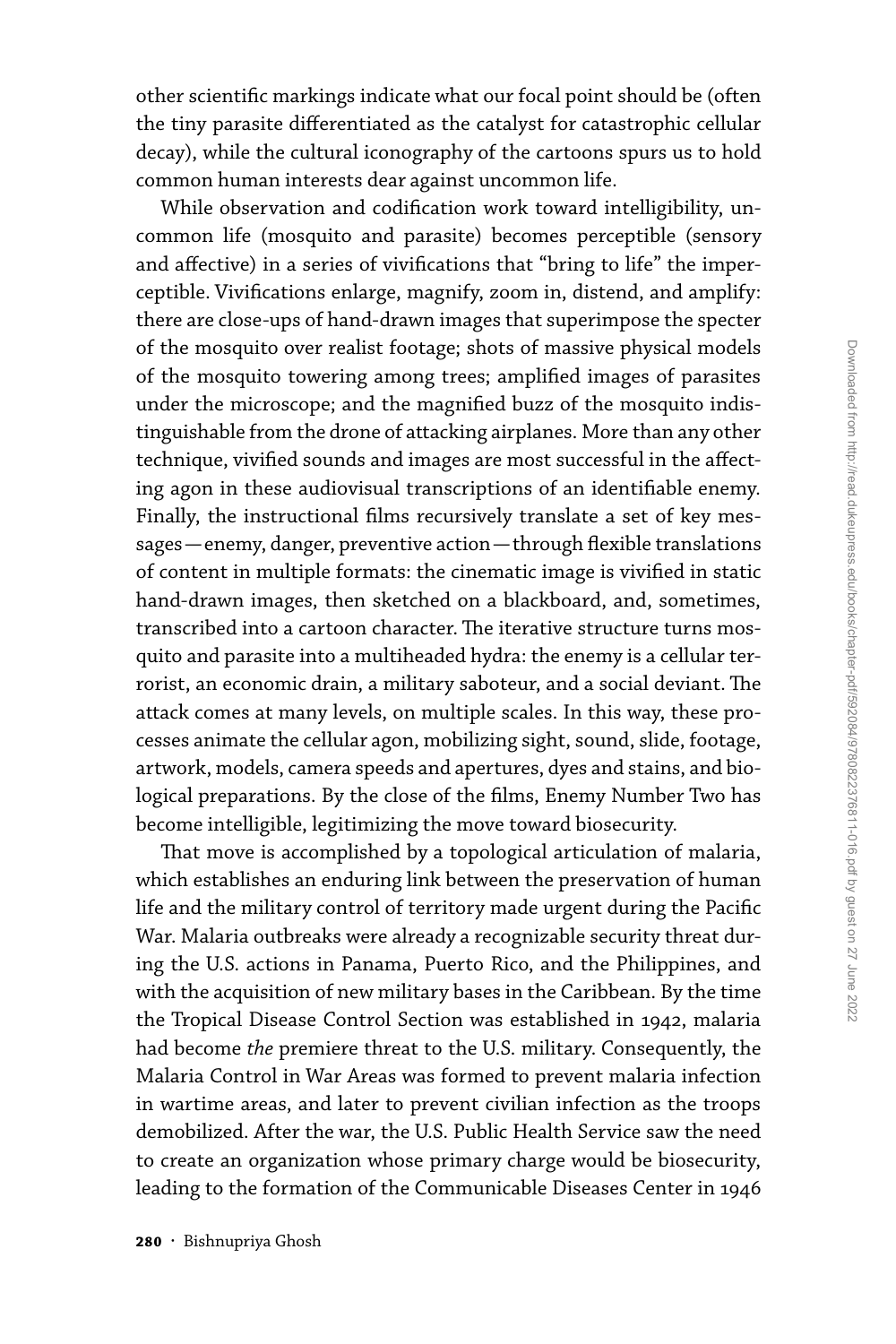(renamed the Centers for Disease Control in 1980). By 1950 the center had developed the Epidemic Intelligence Service, and the wartime scientific films became valuable archival material for further strategic interventions. Between 1947 and 1951, malaria was eradicated in the United States after the successful mass manufacture of DDT and less toxic antimalarial drugs.<sup>22</sup> The eradication was so successful, in fact, that U.S. models for malaria prevention, including audiovisual pedagogy, became transposable interventions across the world, and the World Health Organization launched a global campaign against malaria in 1955. The history tells us that the struggle over malaria, cellular or otherwise, is inextricable from the rhetoric of war. A war that, in the 1960s, had been won—at least, so it was thought in the historical West. That myth would persist, as Melinda Cooper has shown, until the eruption of ungovernable viruses (e.g., Ebola, hiv, West Nile) in the late 1970s to the early  $198$ os. $23$ 

The Pacific War theater was one of the historical junctures when the scientific and the popular intelligibility of life itself became bound to its ontological preservation through what Foucault characterizes as the "apparatuses of security." Much has been said regarding the famous Foucauldian formulation in his Collège de France lectures, so my allusion to that genealogy will be rather cursory.<sup>24</sup> In those lectures, Foucault offers a third articulation of power, the apparatus of security, which does not punish or kill (as sovereign juridical power does) or correct, survey, or observe (as the law dies) but calculates and intervenes in the vital circulations of human life. Security apparatuses adjust balances and check overflows, quantifying the risk distributions in a population. The target is not this body or that population but a form of life itself, our very biological existence without which there would no longer be any human societies; the target is a modification of the biological destiny of the species. Looking at smallpox-inoculation campaigns of the eighteenth century, Foucault argues that security is manifest in the logic of inoculation where the pathogen is not eradicated but its levels in the body are maintained at a minimum. Security is a calculative rationality that speculates on probable infections in the near future. A part of the calculation is estimating internal borders within populations and separating certain social aggregates (high-risk cases, such as the elderly) from others (low-risk, healthy individuals). The latter, as productive subjects, are central to our biological destiny, to social reproduction. In the cartoon animations discussed here, we see the recursive figures of the young soldier, the teenage girl (her neck exposed to the mosquito),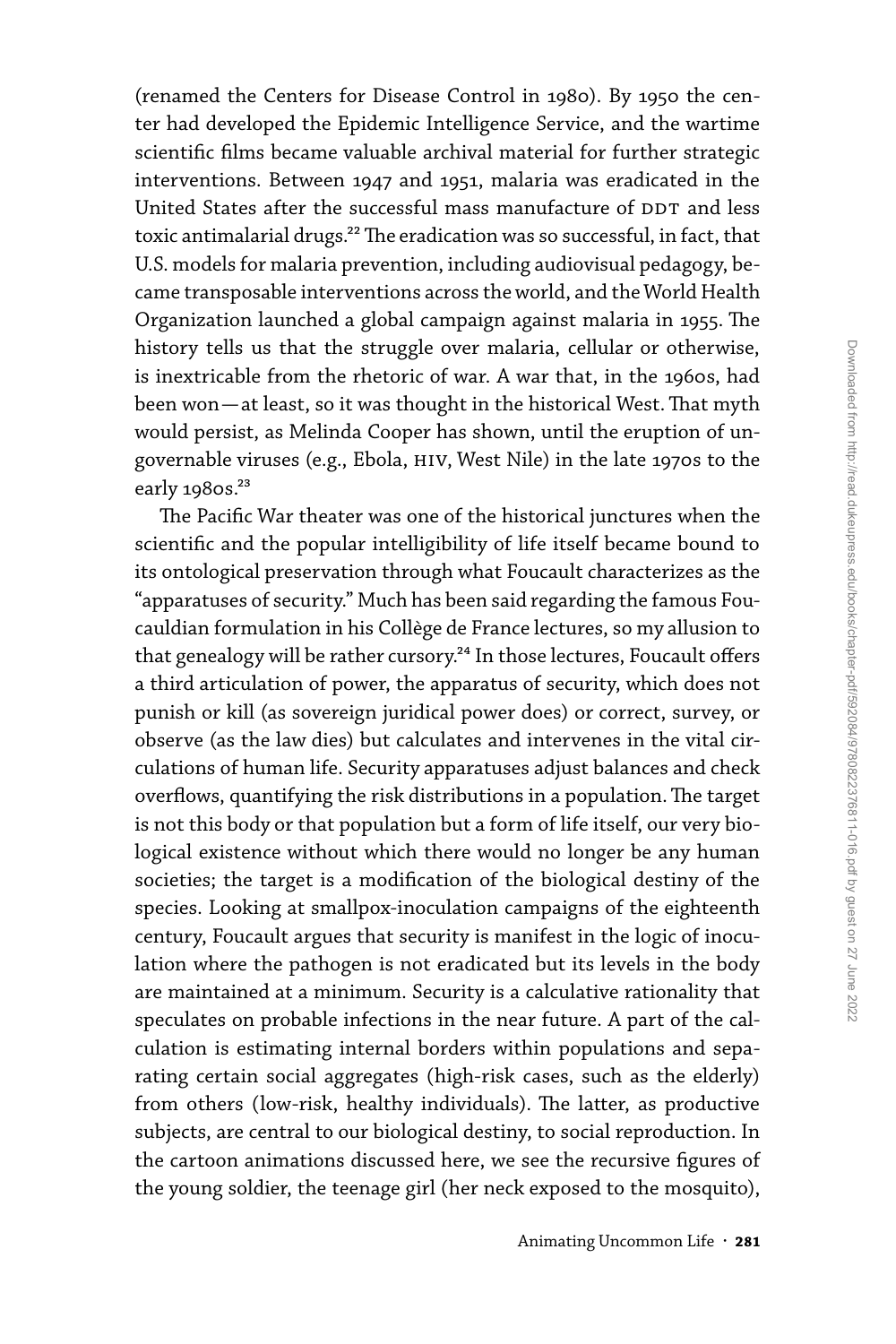and the hard-working father as the potential victims; no middle-aged woman past her child-bearing years or elderly citizens make an appearance. In this way, the cartoons effortlessly link economic productivity, social reproduction, and biological equilibrium.

More important perhaps is that security always territorializes, Foucault insists, and we see such a move across the mid-twentieth-century military-training films. The topology of infection becomes culturally codified as a particular topography of (malarial) infection. The cellular agon is unmistakably territorialized: the organic edifice of the body initially violated by the mosquito on skin is immediately secured through a series of boundaries visualized in close-ups of protective clothing (socks, uniforms), mosquito nets, tents, and screen doors. These prophylactic surfaces act as deterrents, lines of militarized control, against a perversely porous natural landscape booming with sonic disturbances of unseen presences. Sometimes diagrammatic idioms such as arrows and circles highlight imperceptible flows and flights, directing our gaze to hidden vectors of disease transmission. The difference between liveaction footage and graphic forms creates a disjunctively layered visual space, making a quotidian milieu palimpsestically live, in active ferment. The live-action sequences are where we find a nonhuman world as changeful, mutable, and impossible to contain; the graphic elements and cel-animated forms freeze particular moments, such as entry into the body or the movement into the liver. We can only access the nonhuman enemy (mosquito and parasite) if we inductively calibrate a composite image, carefully directed by diagrammatic forms. In several films, live-action footage also features men or machines at war against the nonhuman enemy, painstakingly dousing the hostile milieu with chemicals (aerosol cans and equipment for spraying DDT) as if to keep nature at bay. Voice-overs underscore these agonistic acts as necessary calculative measures intervening in the balance of life itself, which is now a vast ecological network of nonhuman agents. We are told *how much* DDT should be sprayed, what *grade* of mosquito net is best, how *many* tablets to take, how *much* insect repellent to rub, how *high* the fevers can get, how *often* the sweat breaks—a calculative rationality at the heart of security measures. Security does not kill, to echo Foucault, but strives to restore equilibrium; security divides, contains, and territorializes to distribute quantified risks—this time, across global regions. Globes, maps, and shots of newspaper headlines (reporting malaria in India and China) territorialize the natural world into global zones ready for biosecurity interventions, even as the films reinforce incommensu-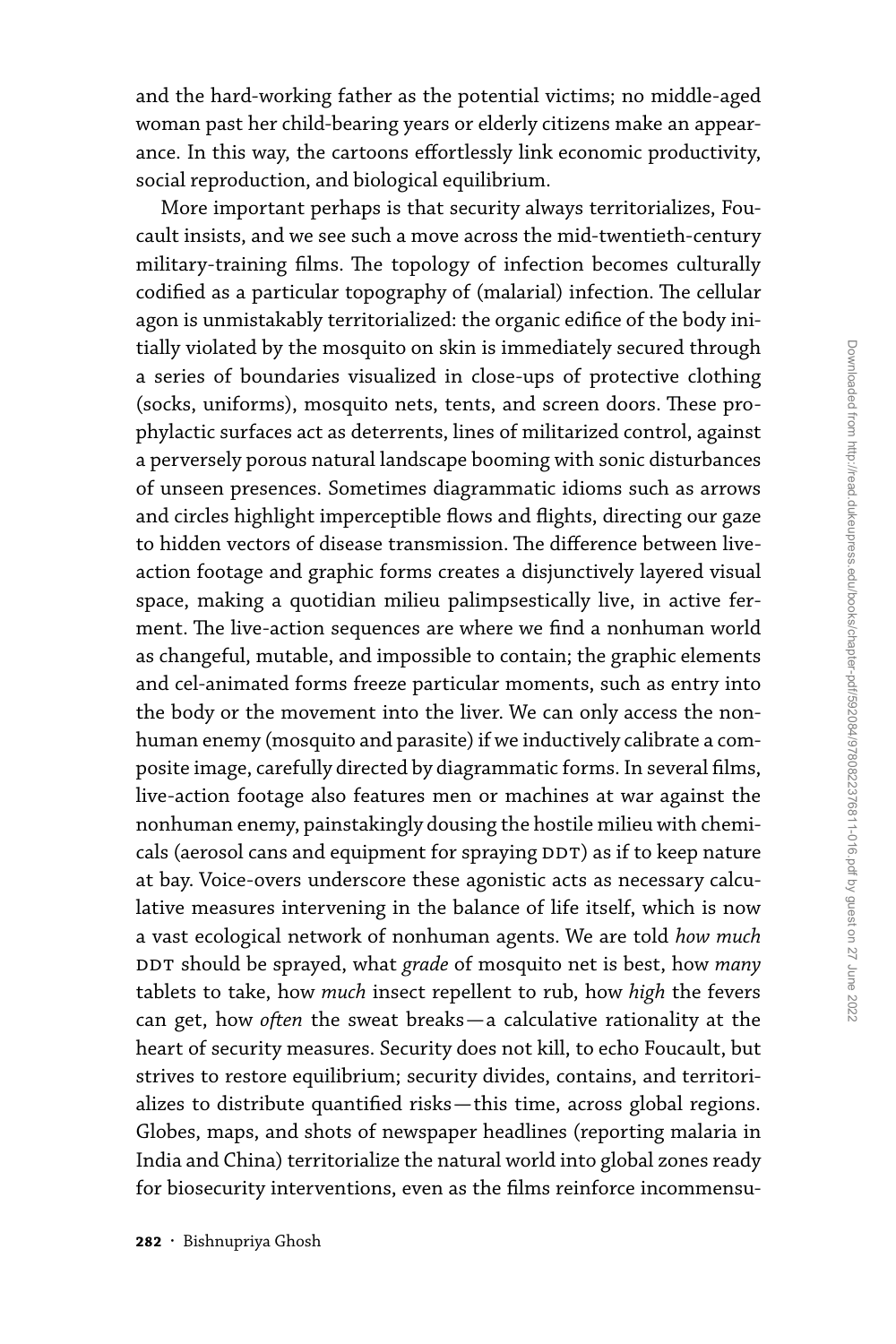

Figure 15.6 The malaria parasite identified as luminescent microbe. Frame from *Life Cycle of Malaria: The Human Host* (2011). Courtesy of Howard Hughes Medical Institute.

rable differences between the "godforsaken hole" of the outpost (as Private Snafu puts it) and the home front. The hot spots where "Anopheles Annie" rules the roost, slugging back her martinis, recede into the jungles, into the verdant tropics. Within the narrative of security, calculations and intervention pay off as those wild regions, the sketched or photographed backdrops to the antics of the animated mosquito, are steadily brought to order by the onward march of the U.S. armed forces. And so the cellular agon becomes expressive as topography marked by division, segregation, and containment. The cellular agon unfolds as unending antagonism, immortalized in the recursive image of the anopheles treading human skin.

And yet our *knowledge* of the mosquito remains partly speculative, always a composite projection cobbled together from multiple sources that signal an unseen enemy. Animation freezes, stills; but its artifice its multiple forms and its radical estrangement from realistic footage also brings home the impossibility of capturing life itself.

#### **Coda: The Coming of the Cellular Fantastic**

If in mid-twentieth-century films, a strong sense of incommensurable differences between the vital interests of parasites, mosquitoes, and humans endures (and with it the unhomely topos of hostile nature) past the late twentieth-century ecological movements, then that cellu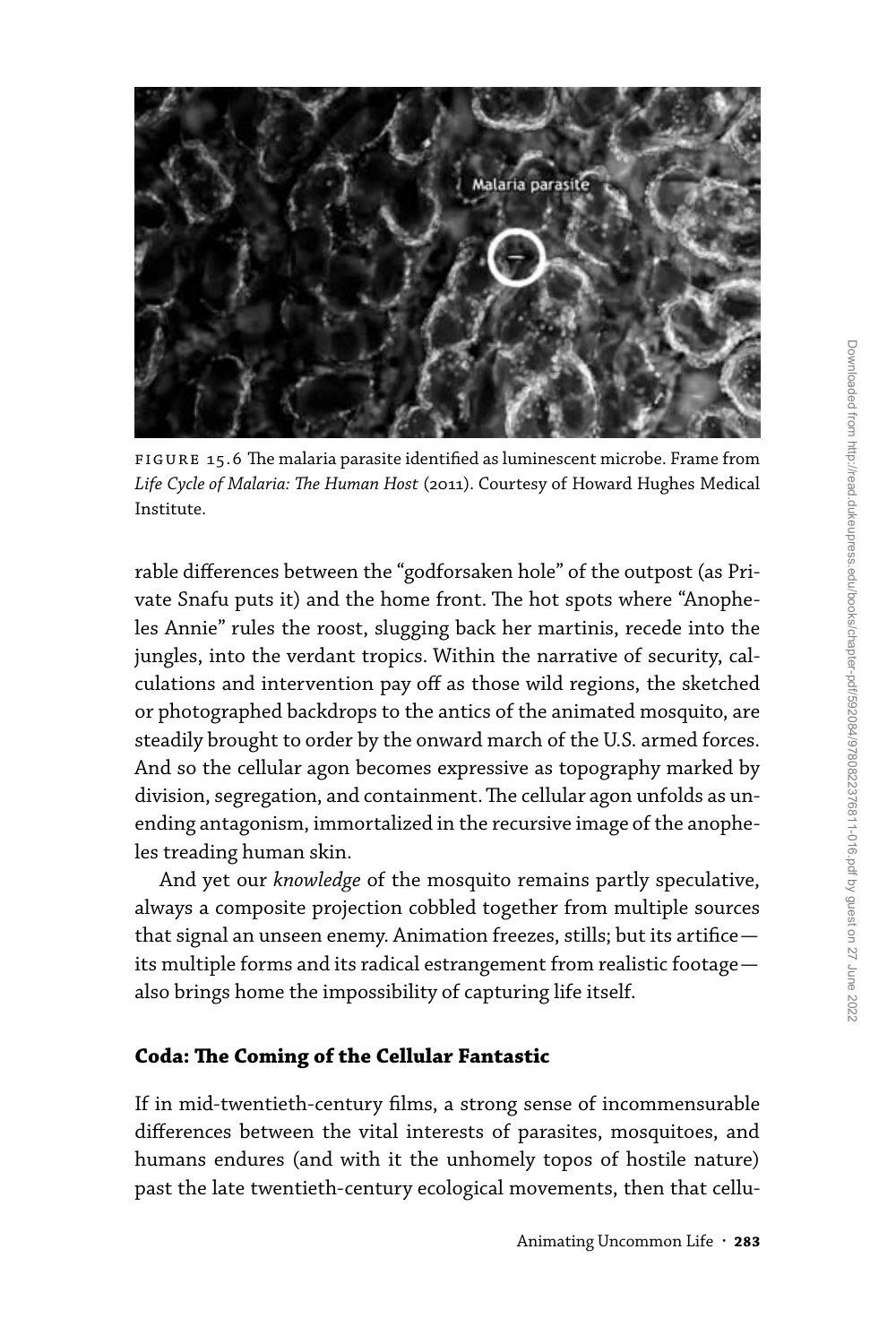lar agon is now recast as inevitable, even pleasurable, incommensurability. We live with viruses; we depend on synthetic technologies to play the game within our cellular systems. The cellular agon now manifests not as spectral terror but as a domain of the marvelous: the cellular fantastic (to echo Akira Lippit's "optical fantastic" in the first half of the twentieth century) emergent in present-day scientific edutainment.<sup>25</sup> Advanced imaging technologies and software enable immersive 3-D animations of cellular and extracellular environments in film shorts that take us on voyages reminiscent of intergalactic passages. Malaria animations still commence with eschatological narrations of parasites that once brought the world's most valorous (Genghis Khan, Alexander the Great, and George Washington) to their knees; the imaging techniques and software for image transcriptions are, however, radically different.<sup>26</sup> Cells glow while lit with luminescent proteins, sectional images become three-dimensional, and a mobile camera surfs the cellular galaxies. Still, the focal point in the immersive field remains the nonhuman (see figure 15.6; the tiny sporozoite is diagrammatically circled), the dark passenger of our extracellular environment. The cellular agon arrives zoning the fluid 3-D universe. Incommensurable differentials appear in our field of vision, and epic journeys turn into war games. The film's abiding pull "worlds" once more, securing the human as the premiere subject of history.<sup>27</sup>

#### **Notes**

- 1. Malaria infection has double articulation in the human host (which experiences cellular catastrophe) and an infected mosquito, the carrier. The bite of an infected mosquito passes the plasmodium in the mosquito's saliva into the human bloodstream; there the plasmodium travels to the liver, where it multiplies and differentiates into merozoites in human liver cells. These leave the liver to reenter the bloodstream and enter and explode red blood cells, replicating and multiplying in the process. They eventually develop into male or female gametocytes. When a mosquito bites an infected human, a blood meal necessary for the pregnant female anopheles, the mosquito absorbs the gametocytes from the infected human; these further develop into gametes (new plasmodium) within the mosquito. When the infected mosquito bites again, the cycle begins anew.
- 2. There is a great deal of controversy over the patrimony of malaria research: Alphonse Lavern certainly, but also Patrick Manson and Italian malariologists, led by Giovanni Battista Grassi, described in the 1890s how human malaria was transmitted by the anopheles mosquito. Because Ross was a colonial administrator, malaria was an endemic problem in his view, a genocidal force in the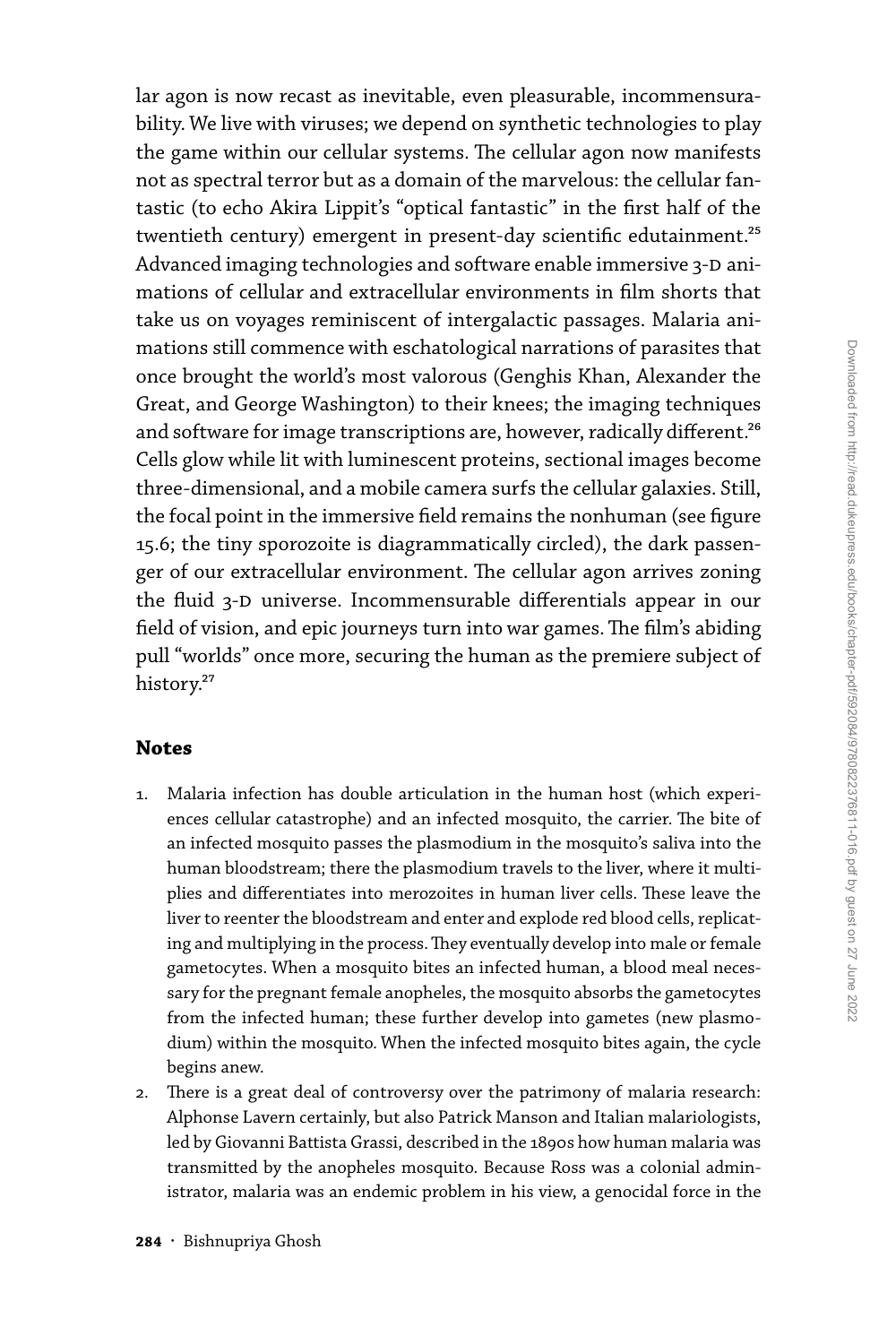tropics (as early as 1852, a malaria epidemic had wiped out the entire village of Ula in Bengal, where Ross conducted much of his research).

- 3. In his provocative essay "Uncommon Life," Eugene Thacker pursues the new ecological collectives where microbial and human organisms are placed in equivalence.
- 4. The short is also known as *The Story of the Mosquito* and comprised of six thousand cel drawings. An early innovator, Winsor McCay's contributions have been eclipsed by cultural figures such as Max Fleischer and Walt Disney. Before his animated films, McCay published comic strips in the Sunday section of newspapers: *Little Nemo in Slumberland* in 1905 and, later, "Dreams of a Rarebit Fiend" (both were published under a pseudonym, Silas); he later gained renown for traveling with his animated shorts and accompanying screenings with vaudeville acts in which he held out his hand to his animated creations.
- 5. For details on the agreement, see "wto and the Trips Agreement," World Health Organization, accessed February 12, 2012, http://www.who.int/medicines/areas /policy/wto\_trips/en/index.html.
- 6. See Lakoff, "Preparing for the Next Emergency."
- 7. Rheinberger, *An Epistemology of the Concrete*.
- 8. Rogerio Amino et al., "Imaging Parasites in Vivo," in Shorte and Frischknecht, *Imaging Cellular and Molecular Biological Functions*, 345–64.
- 9. See Kelty and Landecker, "A Theory of Animation." For more on epistemologies of life itself, see Landecker, *Culturing Life*; and Rheinberger, *An Epistemology of the Concrete*. Regarding Ostherr, I am referring to an unpublished essay that she is crafting for *The Blackwell Companion to Contemporary Documentary Studies* (forthcoming in 2014), titled "Animating Informatics: Scientific Discovery through Documentary Film," as well as her monograph *Cinematic Prophylaxis*.
- 10. The cluster of works include Cooper, *Life as Surplus*; Dumit, *Picturing Personhood*; and Sunder Rajan, *Biocapital*.
- 11. The Office of the Coordinator of Inter-American Affairs, a U.S. agency appointed by Roosevelt with Nelson Rockefeller at its head, was formed to promote inter-American cooperation during the 1940s, especially in commercial and economic areas.
- 12. Kelty and Landecker, "A Theory of Animation," 38.
- 13. Kelty and Landecker, "A Theory of Animation," 33.
- 14. Kelty and Landecker, "A Theory of Animation," 40.
- 15. Ostherr, *Cinematic Prophylaxis*.
- 16. The biologist Aristid Lindenmayer developed the formal grammar of plants that came to be known as L-systems: see "Mathematical Models for Cellular Interaction in Development," *Journal of Theoretical Biology* 18 (1968): 280–315.
- 17. Daley and Viney, *Popular Education in Public Health*.
- 18. Landecker, *Culturing Life*, 62–63.
- 19. Canguilhelm, *Knowledge of Life*.
- 20. Right after the war, a few prophylactic films continued to be made to prevent malaria infection in the U.S. South, particularly in humid Tennessee (e.g., *Mosquito Proofing for Malaria* from 1949, a documentary that ran for ten minutes